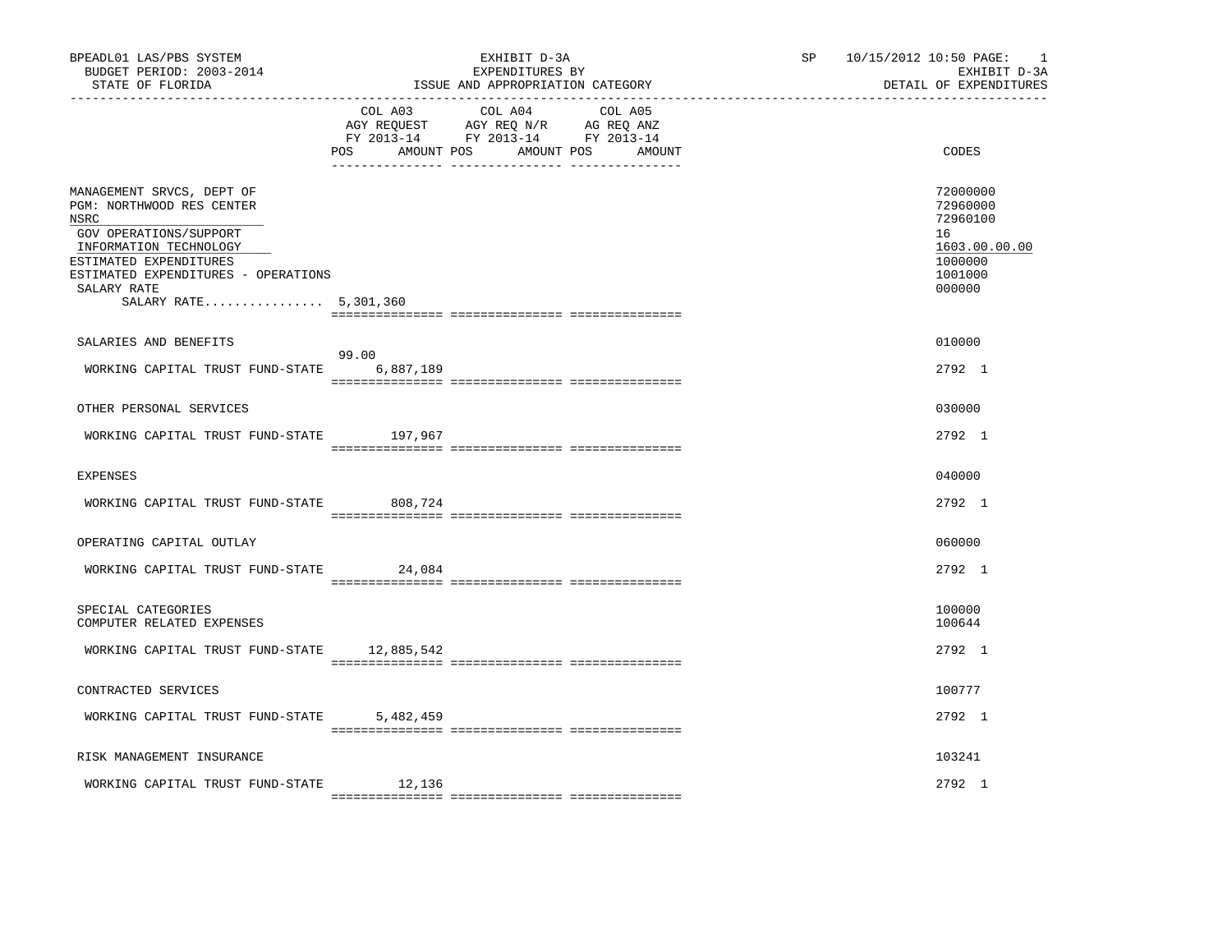| BPEADL01 LAS/PBS SYSTEM<br>BUDGET PERIOD: 2003-2014<br>STATE OF FLORIDA                                                                                                                                                              |                                                                                                                     | EXHIBIT D-3A<br>EXPENDITURES BY<br>ISSUE AND APPROPRIATION CATEGORY | SP and the set of the set of the set of the set of the set of the set of the set of the set of the set of the set of the set of the set of the set of the set of the set of the set of the set of the set of the set of the se | $\overline{2}$<br>10/15/2012 10:50 PAGE:<br>EXHIBIT D-3A<br>DETAIL OF EXPENDITURES                |  |
|--------------------------------------------------------------------------------------------------------------------------------------------------------------------------------------------------------------------------------------|---------------------------------------------------------------------------------------------------------------------|---------------------------------------------------------------------|--------------------------------------------------------------------------------------------------------------------------------------------------------------------------------------------------------------------------------|---------------------------------------------------------------------------------------------------|--|
|                                                                                                                                                                                                                                      | COL A03 COL A04 COL A05<br>AGY REQUEST AGY REQ N/R AG REQ ANZ<br>FY 2013-14 FY 2013-14 FY 2013-14<br>POS AMOUNT POS | AMOUNT POS<br>AMOUNT                                                |                                                                                                                                                                                                                                | CODES                                                                                             |  |
| MANAGEMENT SRVCS, DEPT OF<br>PGM: NORTHWOOD RES CENTER<br>NSRC<br>GOV OPERATIONS/SUPPORT<br>INFORMATION TECHNOLOGY<br>ESTIMATED EXPENDITURES<br>ESTIMATED EXPENDITURES - OPERATIONS<br>SPECIAL CATEGORIES<br>ADMINISTRATIVE OVERHEAD |                                                                                                                     |                                                                     |                                                                                                                                                                                                                                | 72000000<br>72960000<br>72960100<br>16<br>1603.00.00.00<br>1000000<br>1001000<br>100000<br>105002 |  |
| WORKING CAPITAL TRUST FUND-STATE 125,000                                                                                                                                                                                             |                                                                                                                     |                                                                     |                                                                                                                                                                                                                                | 2792 1                                                                                            |  |
| LEASE/PURCHASE/EOUIPMENT                                                                                                                                                                                                             |                                                                                                                     |                                                                     |                                                                                                                                                                                                                                | 105281                                                                                            |  |
| WORKING CAPITAL TRUST FUND-STATE 1,465,100                                                                                                                                                                                           |                                                                                                                     |                                                                     |                                                                                                                                                                                                                                | 2792 1                                                                                            |  |
| TR/DMS/HR SVCS/STW CONTRCT                                                                                                                                                                                                           |                                                                                                                     |                                                                     |                                                                                                                                                                                                                                | 107040                                                                                            |  |
| WORKING CAPITAL TRUST FUND-STATE                                                                                                                                                                                                     | 51,561                                                                                                              |                                                                     |                                                                                                                                                                                                                                | 2792 1                                                                                            |  |
| OUALIFIED EXPENDITURE<br>FL PUB ASSISTANCE ELIG SYS                                                                                                                                                                                  |                                                                                                                     |                                                                     |                                                                                                                                                                                                                                | 200000<br>200083                                                                                  |  |
| WORKING CAPITAL TRUST FUND-STATE 1,133,985                                                                                                                                                                                           |                                                                                                                     |                                                                     |                                                                                                                                                                                                                                | 2792 1                                                                                            |  |
| DATA PROCESSING SERVICES<br>DCF DATA CENTER                                                                                                                                                                                          |                                                                                                                     |                                                                     |                                                                                                                                                                                                                                | 210000<br>210008                                                                                  |  |
| WORKING CAPITAL TRUST FUND-STATE 198,551                                                                                                                                                                                             |                                                                                                                     |                                                                     |                                                                                                                                                                                                                                | 2792 1                                                                                            |  |
| NSRC DEPRECIATION                                                                                                                                                                                                                    |                                                                                                                     |                                                                     |                                                                                                                                                                                                                                | 210028                                                                                            |  |
| WORKING CAPITAL TRUST FUND-STATE 569,034                                                                                                                                                                                             |                                                                                                                     |                                                                     |                                                                                                                                                                                                                                | 2792 1                                                                                            |  |
| TOTAL: ESTIMATED EXPENDITURES - OPERATIONS<br>TOTAL POSITIONS 99.00<br>TOTAL ISSUE 29,841,332<br>TOTAL SALARY RATE 5,301,360                                                                                                         |                                                                                                                     |                                                                     |                                                                                                                                                                                                                                | 1001000                                                                                           |  |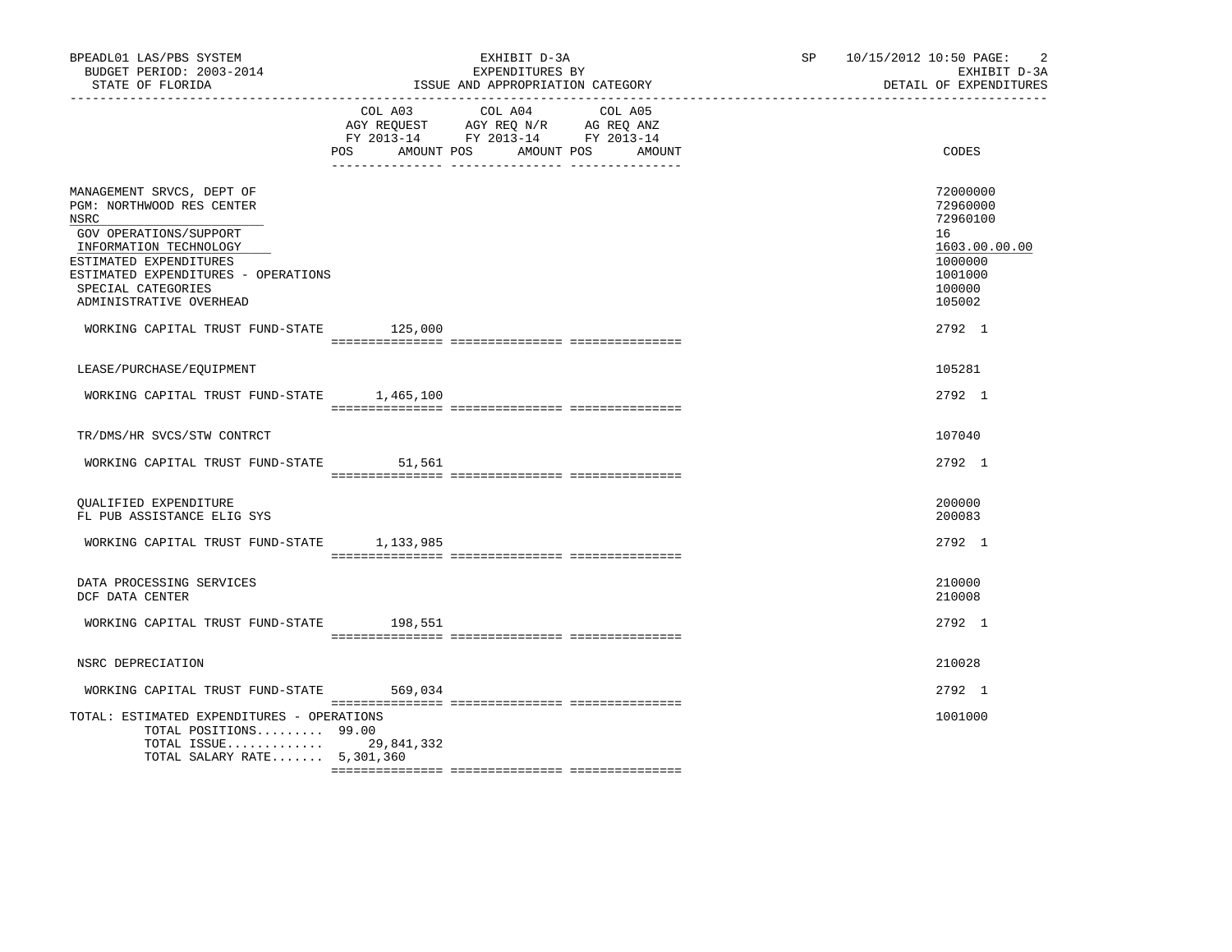| BPEADL01 LAS/PBS SYSTEM<br>BUDGET PERIOD: 2003-2014<br>STATE OF FLORIDA                                        | EXHIBIT D-3A<br>EXPENDITURES BY<br>ISSUE AND APPROPRIATION CATEGORY |                                                                                                                                       | SP 10/15/2012 10:50 PAGE: 3<br>EXHIBIT D-3A<br>DETAIL OF EXPENDITURES |                                  |
|----------------------------------------------------------------------------------------------------------------|---------------------------------------------------------------------|---------------------------------------------------------------------------------------------------------------------------------------|-----------------------------------------------------------------------|----------------------------------|
|                                                                                                                |                                                                     | COL A03 COL A04 COL A05<br>AGY REQUEST AGY REQ N/R AG REQ ANZ<br>FY 2013-14 FY 2013-14 FY 2013-14<br>POS AMOUNT POS AMOUNT POS AMOUNT |                                                                       | CODES                            |
| MANAGEMENT SRVCS, DEPT OF<br><b>PGM: NORTHWOOD RES CENTER</b><br>NSRC                                          |                                                                     |                                                                                                                                       |                                                                       | 72000000<br>72960000<br>72960100 |
| GOV OPERATIONS/SUPPORT<br>INFORMATION TECHNOLOGY<br>ESTIMATED EXPENDITURES                                     |                                                                     |                                                                                                                                       |                                                                       | 16<br>1603.00.00.00<br>1000000   |
| CASUALTY INSURANCE PREMIUM<br>ADJUSTMENT<br>SPECIAL CATEGORIES<br>RISK MANAGEMENT INSURANCE                    |                                                                     |                                                                                                                                       |                                                                       | 1001090<br>100000<br>103241      |
| WORKING CAPITAL TRUST FUND-STATE 618                                                                           |                                                                     |                                                                                                                                       |                                                                       | 2792 1                           |
| FLORIDA RETIREMENT SYSTEM<br>CONTRIBUTION ADJUSTMENT FOR<br>FISCAL YEAR 2012-2013<br>SALARIES AND BENEFITS     |                                                                     |                                                                                                                                       |                                                                       | 1001240<br>010000                |
| WORKING CAPITAL TRUST FUND-STATE 14,191                                                                        |                                                                     |                                                                                                                                       |                                                                       | 2792 1                           |
| ADJUSTMENT TO STATE HEALTH<br>INSURANCE PREMIUM CONTRIBUTION -<br>FISCAL YEAR 2012-13<br>SALARIES AND BENEFITS |                                                                     |                                                                                                                                       |                                                                       | 1001830<br>010000                |
| WORKING CAPITAL TRUST FUND-STATE 12,281                                                                        |                                                                     |                                                                                                                                       |                                                                       | 2792 1                           |
| REALLOCATION OF HUMAN RESOURCES<br>OUTSOURCING<br>SPECIAL CATEGORIES<br>TR/DMS/HR SVCS/STW CONTRCT             |                                                                     |                                                                                                                                       |                                                                       | 1005900<br>100000<br>107040      |
| WORKING CAPITAL TRUST FUND-STATE 16,247-                                                                       |                                                                     |                                                                                                                                       |                                                                       | 2792 1                           |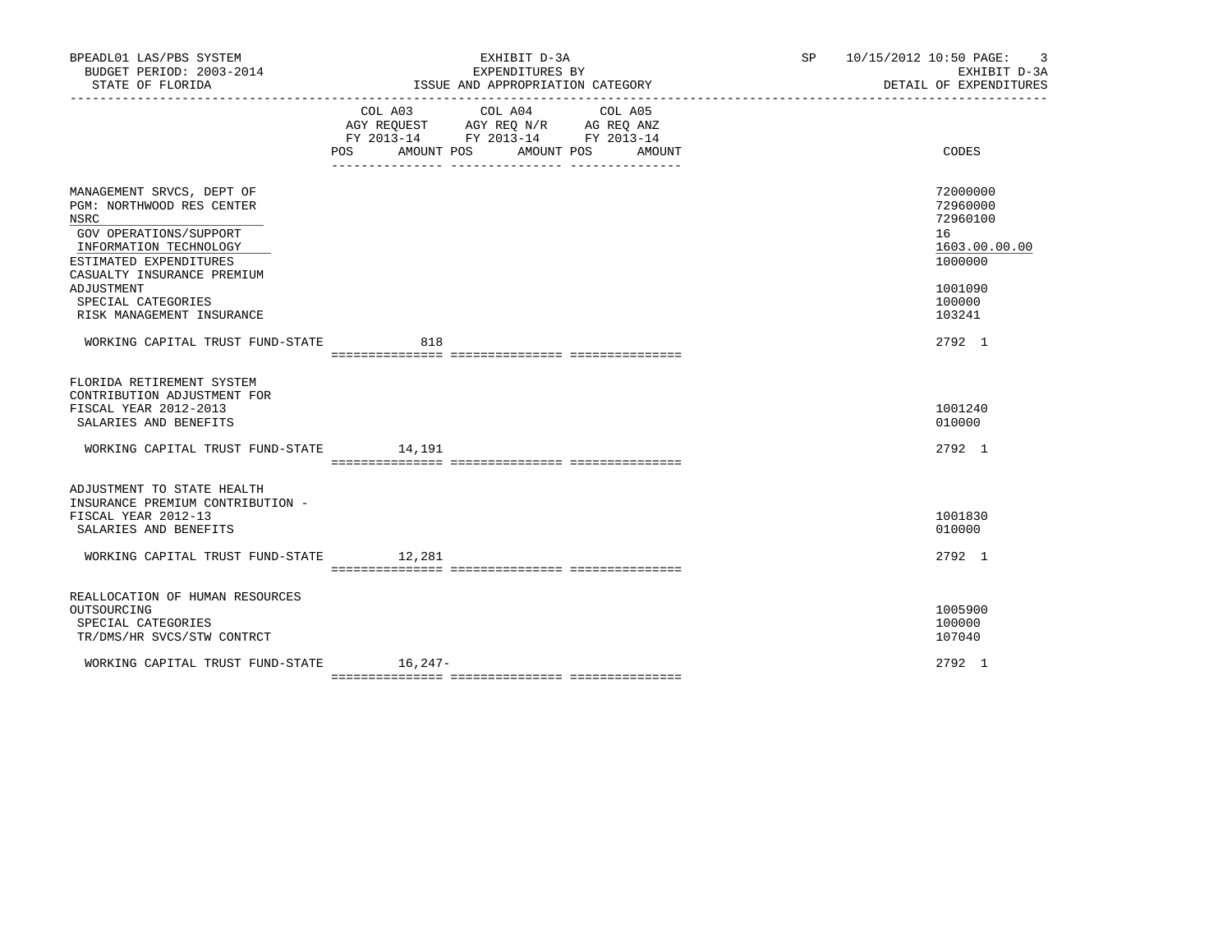| BPEADL01 LAS/PBS SYSTEM<br>BUDGET PERIOD: 2003-2014<br>STATE OF FLORIDA                                                                              | EXHIBIT D-3A<br>EXPENDITURES BY<br>ISSUE AND APPROPRIATION CATEGORY |                                                                                                                                                                                                                                          |  |  |                   | SP 10/15/2012 10:50 PAGE: | 4<br>EXHIBIT D-3A<br>DETAIL OF EXPENDITURES             |
|------------------------------------------------------------------------------------------------------------------------------------------------------|---------------------------------------------------------------------|------------------------------------------------------------------------------------------------------------------------------------------------------------------------------------------------------------------------------------------|--|--|-------------------|---------------------------|---------------------------------------------------------|
|                                                                                                                                                      |                                                                     | COL A03 COL A04 COL A05<br>$\begin{tabular}{lllllll} \bf AGY \,\, REQUEST \,\, &\bf AGY \,\, REQ \,\, N/R &\bf AG \,\, REQ \,\, ANZ \\ \bf FY \,\, 2013-14 &\bf FY \,\, 2013-14 &\bf FY \,\, 2013-14 \\ \end{tabular}$<br>POS AMOUNT POS |  |  | AMOUNT POS AMOUNT |                           | CODES                                                   |
| MANAGEMENT SRVCS, DEPT OF<br>PGM: NORTHWOOD RES CENTER<br>NSRC<br>GOV OPERATIONS/SUPPORT<br>INFORMATION TECHNOLOGY<br>INTER-AGENCY REORGANIZATIONS - |                                                                     |                                                                                                                                                                                                                                          |  |  |                   |                           | 72000000<br>72960000<br>72960100<br>16<br>1603.00.00.00 |
| INFORMATION TECHNOLOGY<br>CONSOLIDATE SERVICES IN PRIMARY<br>DATA CENTERS<br>SALARY RATE<br>SALARY RATE 165,000                                      |                                                                     |                                                                                                                                                                                                                                          |  |  |                   |                           | 17C0000<br>17C03C0<br>000000                            |
| SALARIES AND BENEFITS                                                                                                                                | 3.00                                                                |                                                                                                                                                                                                                                          |  |  |                   |                           | 010000                                                  |
| WORKING CAPITAL TRUST FUND-STATE                                                                                                                     | 144,465                                                             |                                                                                                                                                                                                                                          |  |  | 72,232            |                           | 2792 1                                                  |
| SPECIAL CATEGORIES<br>COMPUTER RELATED EXPENSES                                                                                                      |                                                                     |                                                                                                                                                                                                                                          |  |  |                   |                           | 100000<br>100644                                        |
| WORKING CAPITAL TRUST FUND-STATE 322,702                                                                                                             |                                                                     |                                                                                                                                                                                                                                          |  |  | 585,003           |                           | 2792 1                                                  |
| TOTAL: CONSOLIDATE SERVICES IN PRIMARY<br>DATA CENTERS                                                                                               |                                                                     |                                                                                                                                                                                                                                          |  |  |                   |                           | 17C03C0                                                 |
| TOTAL POSITIONS 3.00<br>TOTAL ISSUE<br>TOTAL SALARY RATE $165,000$                                                                                   |                                                                     | 467,167                                                                                                                                                                                                                                  |  |  | 657,235           |                           |                                                         |
|                                                                                                                                                      |                                                                     |                                                                                                                                                                                                                                          |  |  |                   |                           |                                                         |
| AGENCY ISSUE NARRATIVE:                                                                                                                              |                                                                     |                                                                                                                                                                                                                                          |  |  |                   |                           |                                                         |

 2013-2014 BUDGET YEAR NARRATIVE: IT COMPONENT? YES ISSUE TITLE: Consolidate Services in Primary Data Centers

FLORIDA STRATEGIC PLAN FOR ECONOMIC DEVELOPMENT:

 #1: Strengthen collaboration and alignment among state, regional and local entities toward the state's economic vision. #25: Improve the efficiency and effectiveness of government agencies at all levels.

## SUMMARY:

 The Northwood Shared Resource Center (NSRC) Board of Trustees requests \$467,167 in the Working Capital Trust Fund to migrate the computing services for the Florida Department of Veteran Affairs, the Department of Legal Affairs and the Department of Agriculture and Consumer Services. The annualized cost for the migration will be \$1,124,402. In addition, 3.00 full time equivalent (FTE) positions are requested to support these agencies within the data center.

# PROBLEM STATEMENT:

 The NSRC is in the planning stages for the migration of computing facilities from the Florida Department of Veteran Affairs, the Department of Legal Affairs and the Department of Agriculture and Consumer Services into the NSRC in support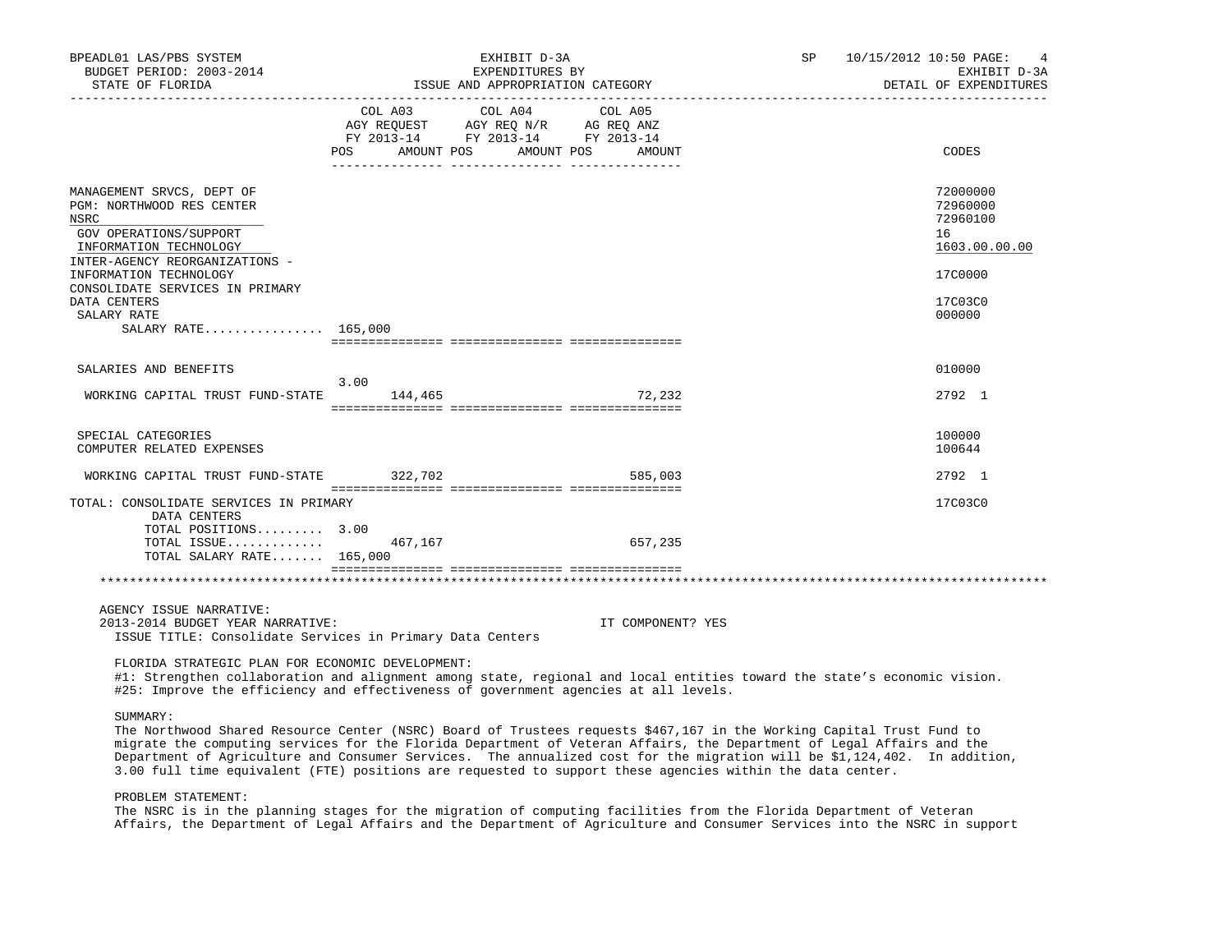| BPEADL01 LAS/PBS SYSTEM<br>BUDGET PERIOD: 2003-2014<br>STATE OF FLORIDA                                            | EXHIBIT D-3A<br>EXPENDITURES BY<br>ISSUE AND APPROPRIATION CATEGORY                                                                   | SP | 10/15/2012 10:50 PAGE:<br>$\overline{5}$<br>EXHIBIT D-3A<br>DETAIL OF EXPENDITURES |                                                         |
|--------------------------------------------------------------------------------------------------------------------|---------------------------------------------------------------------------------------------------------------------------------------|----|------------------------------------------------------------------------------------|---------------------------------------------------------|
|                                                                                                                    | COL A03 COL A04 COL A05<br>AGY REQUEST AGY REQ N/R AG REQ ANZ<br>FY 2013-14 FY 2013-14 FY 2013-14<br>POS AMOUNT POS AMOUNT POS AMOUNT |    |                                                                                    | CODES                                                   |
| MANAGEMENT SRVCS, DEPT OF<br>PGM: NORTHWOOD RES CENTER<br>NSRC<br>GOV OPERATIONS/SUPPORT<br>INFORMATION TECHNOLOGY |                                                                                                                                       |    |                                                                                    | 72000000<br>72960000<br>72960100<br>16<br>1603.00.00.00 |
| INTER-AGENCY REORGANIZATIONS -<br>INFORMATION TECHNOLOGY<br>CONSOLIDATE SERVICES IN PRIMARY<br>DATA CENTERS        |                                                                                                                                       |    |                                                                                    | 17C0000<br>17C03C0                                      |
|                                                                                                                    |                                                                                                                                       |    |                                                                                    |                                                         |

 of section 282.201, Florida Statues. This is Wave IV of data center consolidation. The Legislature finds that the most efficient and effective means of providing quality utility data processing services to state agencies requires that computing resources be concentrated in quality facilities that provide the proper security, infrastructure, and staff resources to ensure that the state's data is maintained reliably and safely, and is recoverable in the event of a disaster. Efficiencies resulting from such consolidation include the increased ability to leverage technological expertise and hardware and software capabilities; increased savings through consolidated purchasing decisions; and the enhanced ability to deploy technology improvements and implement new policies consistently throughout the consolidated organization. Unless otherwise exempt by law, it is the intent of the Legislature that all agency data centers and computing facilities be consolidated into a primary data center by 2019, section 282.201 (1) Florida Statues.

 WHAT BENEFITS WILL BE OBTAINED BY FUNDING THIS ISSUE: This issue supports current legislation, section 282.201 Florida Statues, with cost reduction through increased standardization of business processes.

 WHAT UNDERLYING PROGRAM THEORY CHANGE IS INVOLVED IN THIS ISSUE IF ANY: Not applicable.

 WHAT IMPLEMENTATION MECHANISMS WILL BE CHANGED AS A RESULT OF THIS ISSUE: Not applicable.

### JUSTIFICATION FOR POSITIONS OVER BASE RATE:

 The NSRC is requesting 3.00 Operating Systems Programmer II positions at a rate of \$55,000 per position. The base rate for these positions is \$41,106 per position. The positions are being requested above base rate in order to recruit staff that have the required skill set within the current market.

COST CALCULATIONS:

|                                           | Fiscal Year<br>$2013 - 2014$ | Annualization Fiscal Year<br>2014-2015 |
|-------------------------------------------|------------------------------|----------------------------------------|
| Operating Systems Programmer II<br>(3.00) | 144,465                      | 72,232                                 |
| Computer Related Expenses                 | 322,702                      | 585,003                                |

Issue Total: 467,167

\*\*\*\*\*\*\*\*\*\*\*\*\*\*\*\*\*\*\*\*\*\*\*\*\*\*\*\*\*\*\*\*\*\*\*\*\*\*\*\*\*\*\*\*\*\*\*\*\*\*\*\*\*\*\*\*\*\*\*\*\*\*\*\*\*\*\*\*\*\*\*\*\*\*\*\*\*\*\*\*\*\*\*\*\*\*\*\*\*\*\*\*\*\*\*\*\*\*\*\*\*\*\*\*\*\*\*\*\*\*\*\*\*\*\*\*\*\*\*\*\*\*\*\*\*\*\*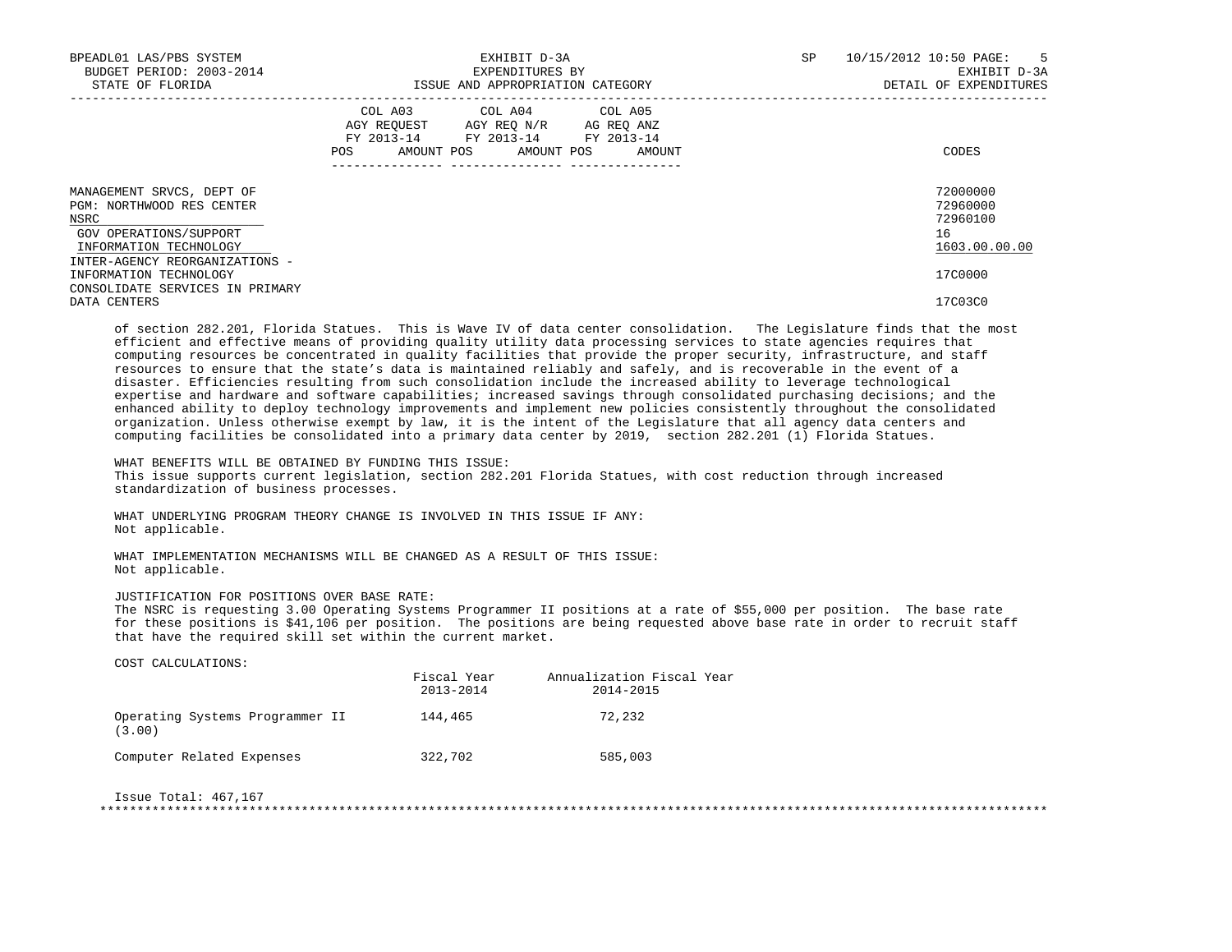| BPEADL01 LAS/PBS SYSTEM<br>BUDGET PERIOD: 2003-2014<br>STATE OF FLORIDA                                                  | EXHIBIT D-3A<br>EXPENDITURES BY<br>ISSUE AND APPROPRIATION CATEGORY |                                                                                                                                       |           |                            |                                             |               | SP 10/15/2012 10:50 PAGE:<br>6<br>EXHIBIT D-3A<br>DETAIL OF EXPENDITURES |  |
|--------------------------------------------------------------------------------------------------------------------------|---------------------------------------------------------------------|---------------------------------------------------------------------------------------------------------------------------------------|-----------|----------------------------|---------------------------------------------|---------------|--------------------------------------------------------------------------|--|
|                                                                                                                          |                                                                     | COL A03 COL A04 COL A05<br>AGY REQUEST AGY REQ N/R AG REQ ANZ<br>FY 2013-14 FY 2013-14 FY 2013-14<br>POS AMOUNT POS AMOUNT POS AMOUNT |           |                            |                                             |               | CODES                                                                    |  |
|                                                                                                                          |                                                                     |                                                                                                                                       |           |                            |                                             |               |                                                                          |  |
| MANAGEMENT SRVCS, DEPT OF<br>PGM: NORTHWOOD RES CENTER<br>NSRC<br>GOV OPERATIONS/SUPPORT<br>INFORMATION TECHNOLOGY       |                                                                     |                                                                                                                                       |           |                            |                                             |               | 72000000<br>72960000<br>72960100<br>16<br>1603.00.00.00                  |  |
| INTER-AGENCY REORGANIZATIONS -<br>INFORMATION TECHNOLOGY                                                                 |                                                                     |                                                                                                                                       |           |                            |                                             |               | 17C0000                                                                  |  |
| CONSOLIDATE SERVICES IN PRIMARY<br>DATA CENTERS                                                                          |                                                                     |                                                                                                                                       |           |                            |                                             |               | 17C03C0                                                                  |  |
| POSITION DETAIL OF SALARIES AND BENEFITS:                                                                                |                                                                     |                                                                                                                                       |           |                            |                                             |               |                                                                          |  |
|                                                                                                                          | $_{\rm FTE}$                                                        | BASE RATE                                                                                                                             | ADDITIVES | BENEFITS                   | SUBTOTAL                                    | $\frac{1}{6}$ | LAPSE LAPSED SALARIES<br>AND BENEFITS                                    |  |
| CHANGES TO CURRENTLY AUTHORIZED POSITIONS<br>2139 OPERATING SYSTEMS PROGRAMMER II<br>00001 001<br>00002 001<br>00003 001 | 1.00<br>1.00<br>1.00                                                | 55,000<br>55,000<br>55,000                                                                                                            |           | 17,233<br>17,233<br>17,233 | 72,233 0.00<br>72,233 50.00<br>72,233 50.00 |               | 72,233<br>36,116<br>36,116                                               |  |
| TOTALS FOR ISSUE BY FUND<br>2792 WORKING CAPITAL TRUST FUND                                                              |                                                                     |                                                                                                                                       |           |                            |                                             |               | 144,465                                                                  |  |
|                                                                                                                          |                                                                     | 3.00 165,000                                                                                                                          |           |                            | 51,699 216,699                              |               | ______________<br>144,465                                                |  |
|                                                                                                                          |                                                                     |                                                                                                                                       |           |                            |                                             |               |                                                                          |  |
| A05 - AG REQ ANZ FY 2013-14                                                                                              |                                                                     |                                                                                                                                       |           |                            |                                             |               |                                                                          |  |
| CHANGES TO CURRENTLY AUTHORIZED POSITIONS<br>OTHER SALARY AMOUNT                                                         |                                                                     |                                                                                                                                       |           |                            |                                             |               |                                                                          |  |
| 2792 WORKING CAPITAL TRUST FUND                                                                                          |                                                                     |                                                                                                                                       |           |                            |                                             |               | 72,232<br>______________                                                 |  |
|                                                                                                                          |                                                                     |                                                                                                                                       |           |                            |                                             |               | 72,232<br>==============                                                 |  |
|                                                                                                                          |                                                                     |                                                                                                                                       |           |                            |                                             |               |                                                                          |  |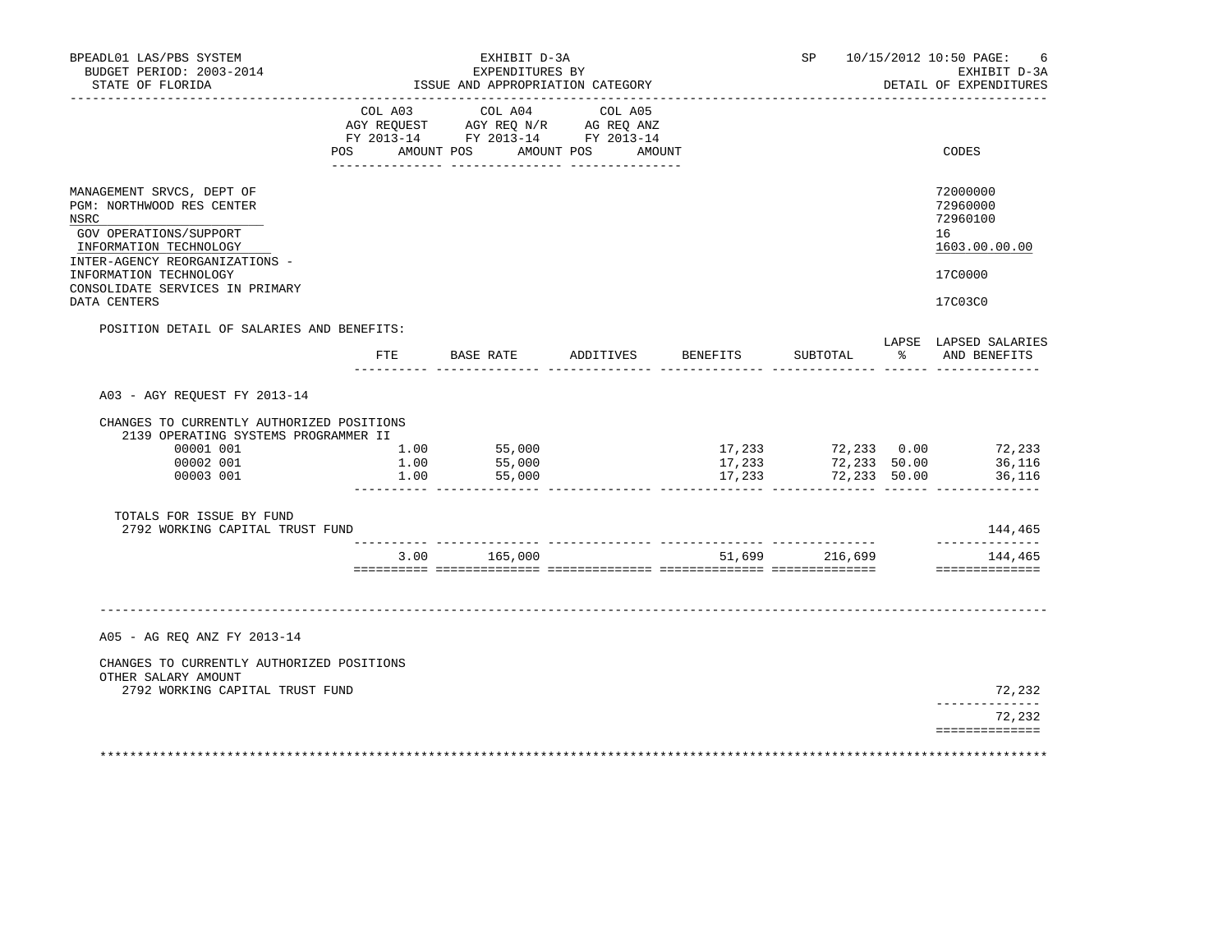| BPEADL01 LAS/PBS SYSTEM<br>BUDGET PERIOD: 2003-2014<br>STATE OF FLORIDA                                                                                                                              | EXHIBIT D-3A<br>EXPENDITURES BY<br>ISSUE AND APPROPRIATION CATEGORY                                                                                                                                                                                                                                                                                                                                                                                                         | <b>SP</b><br>10/15/2012 10:50 PAGE:<br>-7<br>EXHIBIT D-3A<br>DETAIL OF EXPENDITURES |
|------------------------------------------------------------------------------------------------------------------------------------------------------------------------------------------------------|-----------------------------------------------------------------------------------------------------------------------------------------------------------------------------------------------------------------------------------------------------------------------------------------------------------------------------------------------------------------------------------------------------------------------------------------------------------------------------|-------------------------------------------------------------------------------------|
|                                                                                                                                                                                                      | $\begin{tabular}{lllllllllll} &\multicolumn{4}{c}{\text{COL A03}} &\multicolumn{4}{c}{\text{COL A04}} &\multicolumn{4}{c}{\text{COL A05}}\\ \text{AGY REQUEST} &\multicolumn{4}{c}{\text{AGY REQ}} &\multicolumn{4}{c}{\text{N/T}} &\multicolumn{4}{c}{\text{AG REQ ANZ}}\\ \text{FY 2013--14} &\multicolumn{4}{c}{\text{FY 2013--14}} &\multicolumn{4}{c}{\text{FY 2013--14}} &\multicolumn{4}{c}{\text{FY 2013--14}}\\ \end{tabular}$<br>POS AMOUNT POS AMOUNT POS AMOUNT | CODES                                                                               |
| MANAGEMENT SRVCS, DEPT OF<br>PGM: NORTHWOOD RES CENTER<br>NSRC<br>GOV OPERATIONS/SUPPORT<br>INFORMATION TECHNOLOGY<br>ESTIMATED EXPENDITURES REALIGNMENT<br>INFRASTRUCTURE REFRESH TRANSFER -<br>ADD |                                                                                                                                                                                                                                                                                                                                                                                                                                                                             | 72000000<br>72960000<br>72960100<br>16<br>1603.00.00.00<br>2000000<br>2003060       |
| SPECIAL CATEGORIES<br>COMPUTER RELATED EXPENSES                                                                                                                                                      |                                                                                                                                                                                                                                                                                                                                                                                                                                                                             | 100000<br>100644                                                                    |
| WORKING CAPITAL TRUST FUND-STATE                                                                                                                                                                     | 569,034                                                                                                                                                                                                                                                                                                                                                                                                                                                                     | 2792 1                                                                              |
|                                                                                                                                                                                                      |                                                                                                                                                                                                                                                                                                                                                                                                                                                                             |                                                                                     |
| AGENCY ISSUE NARRATIVE:<br>2013-2014 BUDGET YEAR NARRATIVE:<br>ISSUE TITLE: Infrastructure Refresh Transfer - Add<br>FLORIDA STRATEGIC PLAN FOR ECONOMIC DEVELOPMENT:                                | IT COMPONENT? NO<br>#1: Strengthen collaboration and alignment among state, regional and local entities toward the state's economic vision.<br>#25: Improve the efficiency and effectiveness of government agencies at all levels.                                                                                                                                                                                                                                          |                                                                                     |
| SUMMARY:                                                                                                                                                                                             | The Northwood Shared Resource Center (NSRC) Board of Trustees requests to transfer \$569,034 within the Working Capital<br>Trust Fund from the Data Processing Services NSRC Depreciation category to the Computer Related Expenses category within<br>the Working Capital Trust Fund to refresh infrastructure.                                                                                                                                                            |                                                                                     |
| PROBLEM STATEMENT:                                                                                                                                                                                   | Due to the age of equipment moving into the Data Center with the Data Center Consolidation Project, the NSRC is in<br>constant need to refresh hardware components. Currently, over 60% of the NSRC Server property is over 5 years old. In<br>addition, the NSRC manages a variety of network devices that require support and maintenance.                                                                                                                                |                                                                                     |
| WHAT BENEFITS WILL BE OBTAINED BY FUNDING THIS ISSUE:<br>maintenance costs.                                                                                                                          | This issue will reduce server footprint with increased virtualization of new servers thereby reducing future utility and                                                                                                                                                                                                                                                                                                                                                    |                                                                                     |
| Not Applicable.                                                                                                                                                                                      | WHAT UNDERLYING PROGRAM THEORY CHANGE IS INVOLVED IN THIS ISSUE IF ANY:                                                                                                                                                                                                                                                                                                                                                                                                     |                                                                                     |
| Not Applicable.                                                                                                                                                                                      | WHAT IMPLEMENTATION MECHANISMS WILL BE CHANGED AS A RESULT OF THIS ISSUE:                                                                                                                                                                                                                                                                                                                                                                                                   |                                                                                     |
| COST CALCULATIONS:                                                                                                                                                                                   |                                                                                                                                                                                                                                                                                                                                                                                                                                                                             |                                                                                     |
|                                                                                                                                                                                                      | Fiscal Year<br>2013-2014                                                                                                                                                                                                                                                                                                                                                                                                                                                    |                                                                                     |
|                                                                                                                                                                                                      | Data Processing Services Depreciation-210028 (569,034)                                                                                                                                                                                                                                                                                                                                                                                                                      |                                                                                     |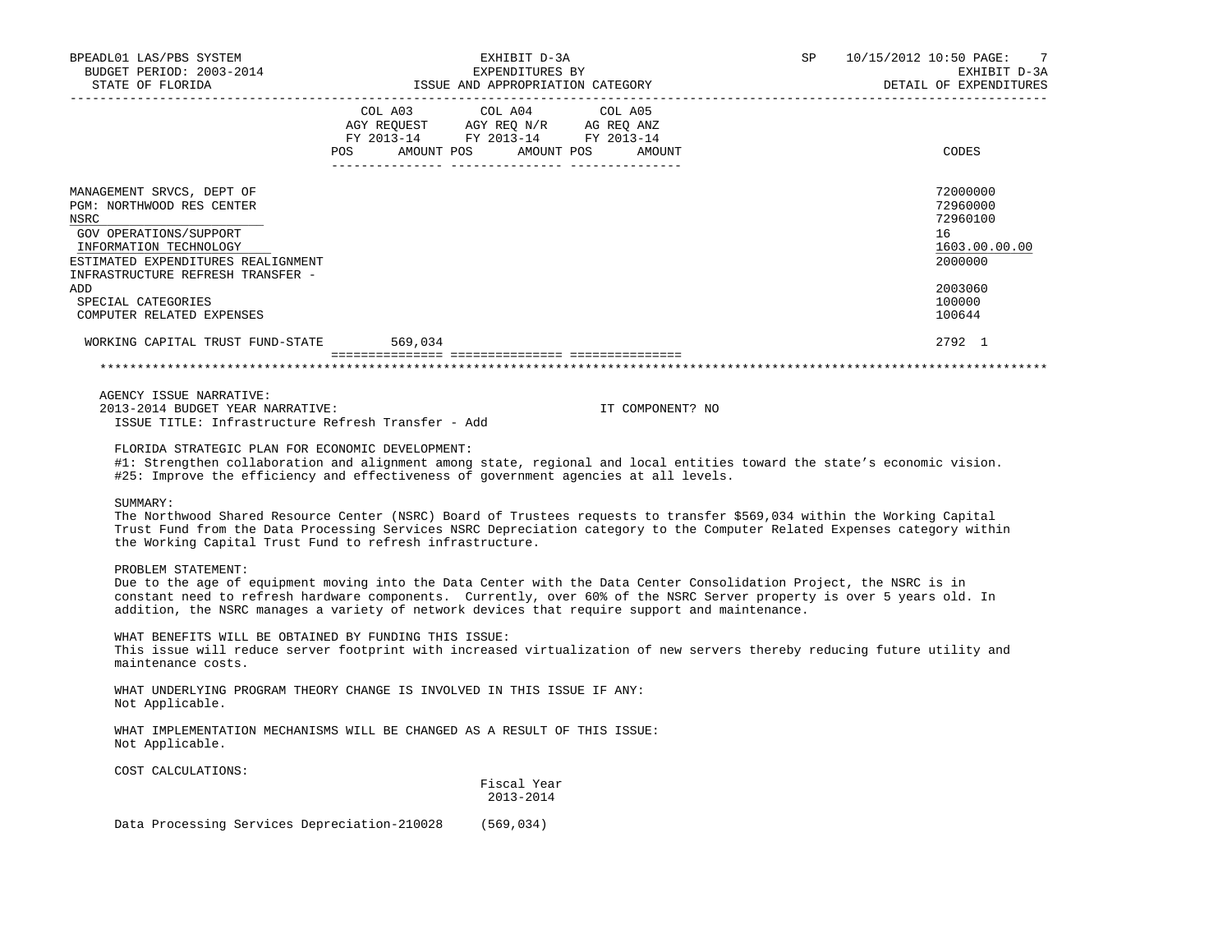| BPEADL01 LAS/PBS SYSTEM<br>BUDGET PERIOD: 2003-2014<br>STATE OF FLORIDA                                                                                                                                     | EXHIBIT D-3A<br>EXPENDITURES BY<br>ISSUE AND APPROPRIATION CATEGORY                                                                                                                                                                                                                                                                          | SP               | 10/15/2012 10:50 PAGE:<br>8<br>EXHIBIT D-3A<br>DETAIL OF EXPENDITURES         |
|-------------------------------------------------------------------------------------------------------------------------------------------------------------------------------------------------------------|----------------------------------------------------------------------------------------------------------------------------------------------------------------------------------------------------------------------------------------------------------------------------------------------------------------------------------------------|------------------|-------------------------------------------------------------------------------|
|                                                                                                                                                                                                             | COL A03<br>COL A04<br>COL A05<br>COLORS COLORS COLORS AGRICULATION AND MANY REQUEST AGY REQ AND AGRICULATION AND MANY AGRICULATION AND MANY AGRICULATION AND A SALE AND A SALE AND A SALE AND A SALE AND A SALE AND A SALE AND A SALE AND A SALE AND A SALE AND<br>POS AMOUNT POS AMOUNT POS AMOUNT                                          |                  | CODES                                                                         |
| MANAGEMENT SRVCS, DEPT OF<br>PGM: NORTHWOOD RES CENTER<br>NSRC<br>GOV OPERATIONS/SUPPORT<br>INFORMATION TECHNOLOGY<br>ESTIMATED EXPENDITURES REALIGNMENT<br>INFRASTRUCTURE REFRESH TRANSFER -<br><b>ADD</b> |                                                                                                                                                                                                                                                                                                                                              |                  | 72000000<br>72960000<br>72960100<br>16<br>1603.00.00.00<br>2000000<br>2003060 |
| Computer Related Exp-100644                                                                                                                                                                                 | 569,034                                                                                                                                                                                                                                                                                                                                      |                  |                                                                               |
| Issue Total: 0                                                                                                                                                                                              |                                                                                                                                                                                                                                                                                                                                              |                  |                                                                               |
| INFRASTRUCTURE REFRESH TRANSFER -<br>DEDUCT<br>DATA PROCESSING SERVICES<br>NSRC DEPRECIATION                                                                                                                |                                                                                                                                                                                                                                                                                                                                              |                  | 2003070<br>210000<br>210028                                                   |
| WORKING CAPITAL TRUST FUND-STATE 569,034-                                                                                                                                                                   |                                                                                                                                                                                                                                                                                                                                              |                  | 2792 1                                                                        |
|                                                                                                                                                                                                             |                                                                                                                                                                                                                                                                                                                                              |                  |                                                                               |
| AGENCY ISSUE NARRATIVE:<br>2013-2014 BUDGET YEAR NARRATIVE:<br>ISSUE TITLE: Infrastructure Refresh Transfer - Deduct                                                                                        |                                                                                                                                                                                                                                                                                                                                              | IT COMPONENT? NO |                                                                               |
| FLORIDA STRATEGIC PLAN FOR ECONOMIC DEVELOPMENT:                                                                                                                                                            | #1: Strengthen collaboration and alignment among state, regional and local entities toward the state's economic vision.<br>#25: Improve the efficiency and effectiveness of government agencies at all levels.                                                                                                                               |                  |                                                                               |
| SUMMARY:<br>the Working Capital Trust Fund to refresh infrastructure.                                                                                                                                       | The Northwood Shared Resource Center (NSRC) Board of Trustees requests to transfer \$569,034 within the Working Capital<br>Trust Fund from the Data Processing Services NSRC Depreciation category to the Computer Related Expenses category within                                                                                          |                  |                                                                               |
| PROBLEM STATEMENT:                                                                                                                                                                                          | Due to the age of equipment moving into the Data Center with the Data Center Consolidation Project, the NSRC is in<br>constant need to refresh hardware components. Currently, over 60% of the NSRC Server property is over 5 years old. In<br>addition, the NSRC manages a variety of network devices that require support and maintenance. |                  |                                                                               |
| WHAT BENEFITS WILL BE OBTAINED BY FUNDING THIS ISSUE:<br>maintenance costs.                                                                                                                                 | This issue will reduce server footprint with increased virtualization of new servers thereby reducing future utility and                                                                                                                                                                                                                     |                  |                                                                               |
| Not Applicable.                                                                                                                                                                                             | WHAT UNDERLYING PROGRAM THEORY CHANGE IS INVOLVED IN THIS ISSUE IF ANY:                                                                                                                                                                                                                                                                      |                  |                                                                               |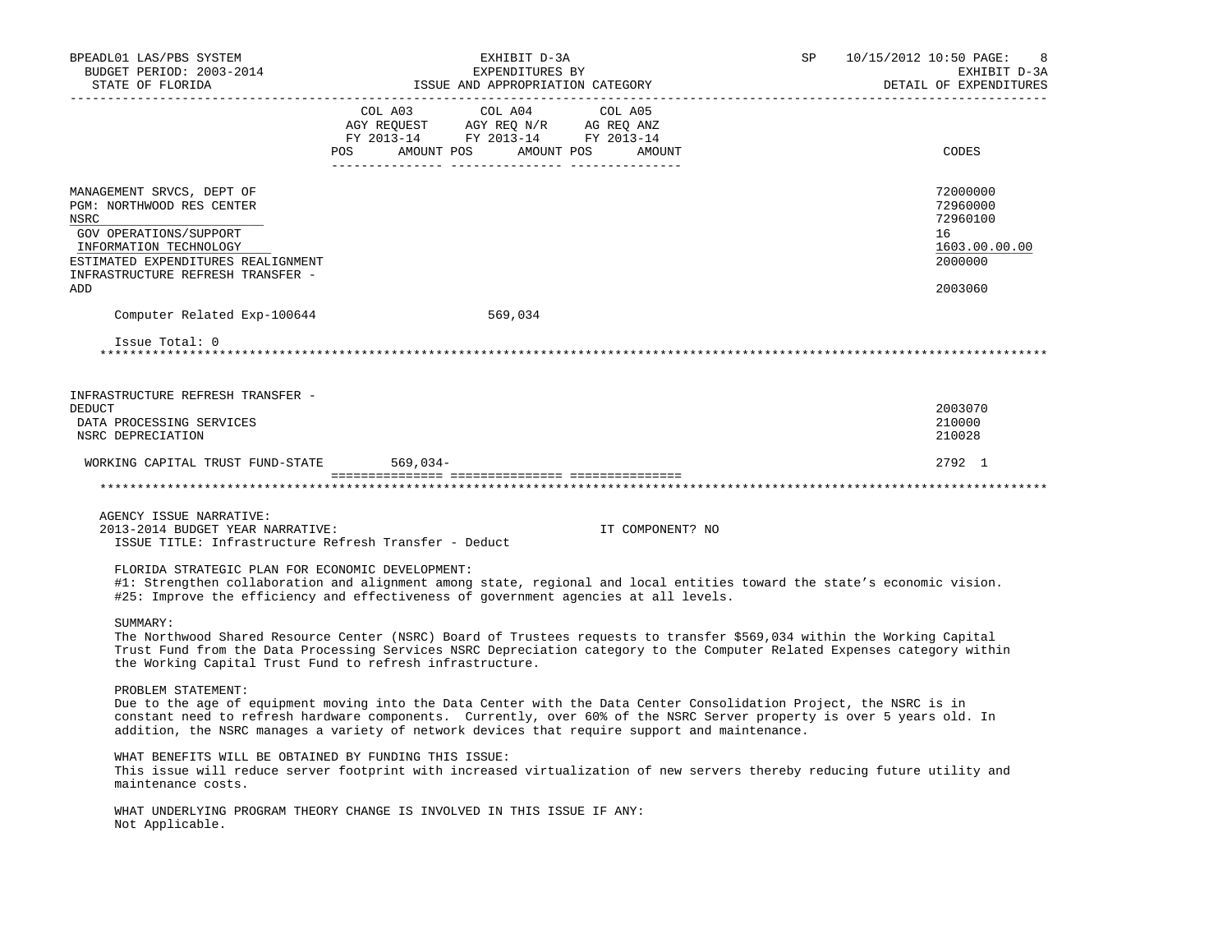| BPEADL01 LAS/PBS SYSTEM<br>BUDGET PERIOD: 2003-2014<br>STATE OF FLORIDA                                                                                                                                        |                                                                                                                          | EXHIBIT D-3A<br>EXPENDITURES BY<br>ISSUE AND APPROPRIATION CATEGORY | <b>SP</b>         | 10/15/2012 10:50 PAGE:<br>DETAIL OF EXPENDITURES | 9<br>EXHIBIT D-3A                                                             |  |
|----------------------------------------------------------------------------------------------------------------------------------------------------------------------------------------------------------------|--------------------------------------------------------------------------------------------------------------------------|---------------------------------------------------------------------|-------------------|--------------------------------------------------|-------------------------------------------------------------------------------|--|
|                                                                                                                                                                                                                | COL A03<br>AGY REQUEST AGY REQ N/R AG REQ ANZ<br>FY 2013-14 FY 2013-14 FY 2013-14<br>AMOUNT POS AMOUNT POS AMOUNT<br>POS | COL A04 COL A05                                                     |                   |                                                  | CODES                                                                         |  |
| MANAGEMENT SRVCS, DEPT OF<br>PGM: NORTHWOOD RES CENTER<br>NSRC<br>GOV OPERATIONS/SUPPORT<br>INFORMATION TECHNOLOGY<br>ESTIMATED EXPENDITURES REALIGNMENT<br>INFRASTRUCTURE REFRESH TRANSFER -<br><b>DEDUCT</b> |                                                                                                                          |                                                                     |                   |                                                  | 72000000<br>72960000<br>72960100<br>16<br>1603.00.00.00<br>2000000<br>2003070 |  |
|                                                                                                                                                                                                                |                                                                                                                          |                                                                     |                   |                                                  |                                                                               |  |
| WHAT IMPLEMENTATION MECHANISMS WILL BE CHANGED AS A RESULT OF THIS ISSUE:<br>Not Applicable.                                                                                                                   |                                                                                                                          |                                                                     |                   |                                                  |                                                                               |  |
| COST CALCULATIONS:                                                                                                                                                                                             | Fiscal Year<br>2013-2014                                                                                                 |                                                                     |                   |                                                  |                                                                               |  |
| DP Services Depreciation-210028                                                                                                                                                                                | (569, 034)                                                                                                               |                                                                     |                   |                                                  |                                                                               |  |
| Computer Related Exp-100644                                                                                                                                                                                    | 569,034                                                                                                                  |                                                                     |                   |                                                  |                                                                               |  |
| Issue Total: 0                                                                                                                                                                                                 |                                                                                                                          |                                                                     |                   |                                                  |                                                                               |  |
| NONRECURRING EXPENDITURES<br>FLORIDA PUBLIC ASSISTANCE<br>ELIGIBILITY SYSTEM<br>QUALIFIED EXPENDITURE<br>FL PUB ASSISTANCE ELIG SYS                                                                            |                                                                                                                          |                                                                     |                   |                                                  | 2100000<br>2103086<br>200000<br>200083                                        |  |
| WORKING CAPITAL TRUST FUND-STATE 1,133,985-                                                                                                                                                                    |                                                                                                                          |                                                                     |                   |                                                  | 2792 1                                                                        |  |
|                                                                                                                                                                                                                |                                                                                                                          |                                                                     |                   |                                                  |                                                                               |  |
| EQUIPMENT NEEDS<br>NETWORK SERVICES INFRASTRUCTURE<br>REFRESH<br>SPECIAL CATEGORIES<br>COMPUTER RELATED EXPENSES                                                                                               |                                                                                                                          |                                                                     |                   |                                                  | 2400000<br>24018C0<br>100000<br>100644                                        |  |
| WORKING CAPITAL TRUST FUND-STATE 171,000                                                                                                                                                                       |                                                                                                                          |                                                                     |                   |                                                  | 2792 1                                                                        |  |
|                                                                                                                                                                                                                |                                                                                                                          |                                                                     |                   |                                                  |                                                                               |  |
| AGENCY ISSUE NARRATIVE:<br>2013-2014 BUDGET YEAR NARRATIVE:<br>ISSUE TITLE: Network Services Infrastructure Refresh                                                                                            |                                                                                                                          |                                                                     | IT COMPONENT? YES |                                                  |                                                                               |  |
| FLORIDA STRATEGIC PLAN FOR ECONOMIC DEVELOPMENT:                                                                                                                                                               |                                                                                                                          |                                                                     |                   |                                                  |                                                                               |  |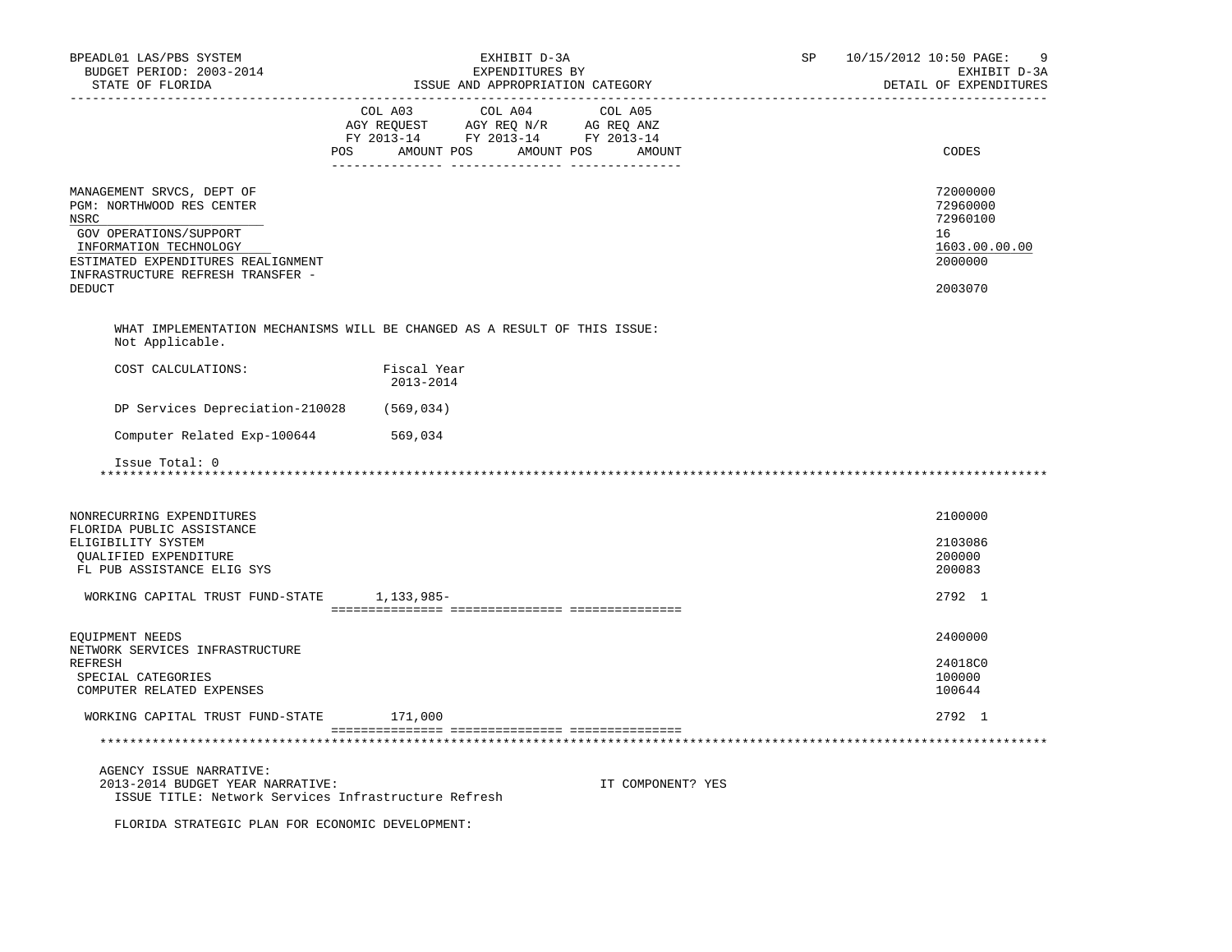| BPEADL01 LAS/PBS SYSTEM<br>BUDGET PERIOD: 2003-2014<br>STATE OF FLORIDA                                                                                                  | EXHIBIT D-3A<br>EXPENDITURES BY<br>ISSUE AND APPROPRIATION CATEGORY                                                                                            | 10/15/2012 10:50 PAGE: 10<br>SP<br>EXHIBIT D-3A<br>DETAIL OF EXPENDITURES |
|--------------------------------------------------------------------------------------------------------------------------------------------------------------------------|----------------------------------------------------------------------------------------------------------------------------------------------------------------|---------------------------------------------------------------------------|
|                                                                                                                                                                          | COL A03 COL A04 COL A05<br>AGY REQUEST AGY REO N/R AG REO ANZ<br>FY 2013-14 FY 2013-14 FY 2013-14<br>POS<br>AMOUNT POS AMOUNT POS<br>AMOUNT<br>_______________ | CODES                                                                     |
| MANAGEMENT SRVCS, DEPT OF<br>PGM: NORTHWOOD RES CENTER<br>NSRC<br>GOV OPERATIONS/SUPPORT<br>INFORMATION TECHNOLOGY<br>EOUIPMENT NEEDS<br>NETWORK SERVICES INFRASTRUCTURE |                                                                                                                                                                | 72000000<br>72960000<br>72960100<br>16<br>1603.00.00.00<br>2400000        |
| REFRESH                                                                                                                                                                  |                                                                                                                                                                | 24018C0                                                                   |

#1: Strengthen collaboration and alignment among state, regional and local entities toward the state's economic vision; #25: Improve the efficiency and effectiveness of government agencies at all levels.

SUMMARY:

 The Northwood Shared Resource Center (NSRC) Board of Trustees requests \$171,000 in budget authority within the Working Capital Trust Fund to address infrastructure needs for Network Services. The equipment will be purchased through a consolidated equipment purchase loan totaling \$855,000. The repayment will be \$171,000 per year for five years and charged back through the NSRC's billing rates to its customers.

PROBLEM STATEMENT:

 After covering the basics with the Infrastructure Refresh Transfer Issues (2003060 and 2003070), the NSRC needs to replace additional infrastructure components, especially as it relates to Network Environment.

## WHAT BENEFITS WILL BE OBTAINED BY FUNDING THIS ISSUE:

 This issue will allow for more virtualization within the network, reduce the network contention for capacity and reduce potential downtime. In addition it will upgrade the infrastructure by replacing components that are from six to eight years old. Finally, it will replace manual efforts with automation which would ultimately reduce the need for additional human resources.

 WHAT UNDERLYING PROGRAM THEORY CHANGE IS INVOLVED IN THIS ISSUE IF ANY: Not Applicable.

 WHAT IMPLEMENTATION MECHANISMS WILL BE CHANGED AS A RESULT OF THIS ISSUE: Not Applicable.

COST CALCULATIONS:

 Consolidated Loan \$855,000 Five Year Payment Structure 5 Annual Payment Amount \$171,000

\$855,000/5=\$171,000

 Fiscal Year 2013-2014

Computer Related Exp-100644 171,000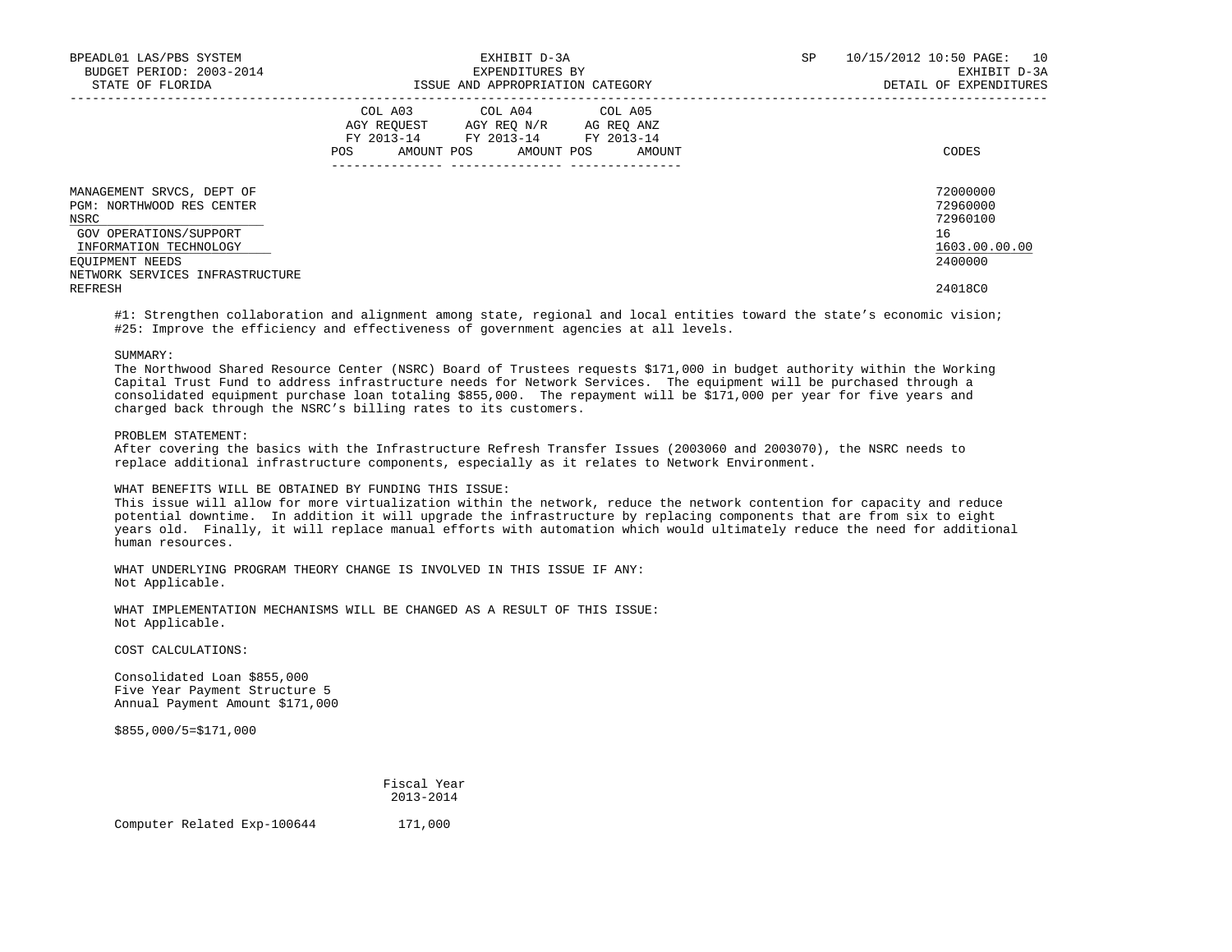| BPEADL01 LAS/PBS SYSTEM<br>BUDGET PERIOD: 2003-2014<br>STATE OF FLORIDA                                                                                                                                                                                                                                                                                                                                                                       | EXHIBIT D-3A<br>EXPENDITURES BY<br>ISSUE AND APPROPRIATION CATEGORY |                                                                                           |                   | SP | 10/15/2012 10:50 PAGE: 11<br>EXHIBIT D-3A<br>DETAIL OF EXPENDITURES           |
|-----------------------------------------------------------------------------------------------------------------------------------------------------------------------------------------------------------------------------------------------------------------------------------------------------------------------------------------------------------------------------------------------------------------------------------------------|---------------------------------------------------------------------|-------------------------------------------------------------------------------------------|-------------------|----|-------------------------------------------------------------------------------|
|                                                                                                                                                                                                                                                                                                                                                                                                                                               | POS AMOUNT POS AMOUNT POS AMOUNT                                    | COL A03 COL A04<br>AGY REQUEST AGY REQ N/R AG REQ ANZ<br>FY 2013-14 FY 2013-14 FY 2013-14 | COL A05           |    | CODES                                                                         |
|                                                                                                                                                                                                                                                                                                                                                                                                                                               |                                                                     |                                                                                           |                   |    |                                                                               |
| MANAGEMENT SRVCS, DEPT OF<br>PGM: NORTHWOOD RES CENTER<br>NSRC<br>GOV OPERATIONS/SUPPORT<br>INFORMATION TECHNOLOGY<br>EQUIPMENT NEEDS<br>NETWORK SERVICES INFRASTRUCTURE<br><b>REFRESH</b>                                                                                                                                                                                                                                                    |                                                                     |                                                                                           |                   |    | 72000000<br>72960000<br>72960100<br>16<br>1603.00.00.00<br>2400000<br>24018C0 |
| Issue Total: $171,000$                                                                                                                                                                                                                                                                                                                                                                                                                        |                                                                     |                                                                                           |                   |    |                                                                               |
| MIDRANGE SERVICES INFRASTRUCTURE<br>REFRESH<br>SPECIAL CATEGORIES<br>COMPUTER RELATED EXPENSES                                                                                                                                                                                                                                                                                                                                                |                                                                     |                                                                                           |                   |    | 24019C0<br>100000<br>100644                                                   |
| WORKING CAPITAL TRUST FUND-STATE                                                                                                                                                                                                                                                                                                                                                                                                              | 50,000                                                              |                                                                                           |                   |    | 2792 1                                                                        |
|                                                                                                                                                                                                                                                                                                                                                                                                                                               |                                                                     |                                                                                           |                   |    |                                                                               |
|                                                                                                                                                                                                                                                                                                                                                                                                                                               |                                                                     |                                                                                           |                   |    |                                                                               |
| AGENCY ISSUE NARRATIVE:<br>2013-2014 BUDGET YEAR NARRATIVE:<br>ISSUE TITLE: Midrange Services Infrastructure Refresh                                                                                                                                                                                                                                                                                                                          |                                                                     |                                                                                           | IT COMPONENT? YES |    |                                                                               |
| FLORIDA STRATEGIC PLAN FOR ECONOMIC DEVELOPMENT:<br>#1: Strengthen collaboration and alignment among state, regional and local entities toward the state's economic vision;<br>#25: Improve the efficiency and effectiveness of government agencies at all levels.                                                                                                                                                                            |                                                                     |                                                                                           |                   |    |                                                                               |
| SUMMARY:<br>The Northwood Shared Resource Center (NSRC) Board of Trustees requests \$50,000 in budget authority within the Working<br>Capital Fund to address infrastructure needs for Midrange Services. The equipment will be purchased through a<br>consolidated equipment purchase loan totaling \$250,000. The repayment will be \$50,000 per year for five years and<br>charged back through the NSRC's billing rates to its customers. |                                                                     |                                                                                           |                   |    |                                                                               |
| PROBLEM STATEMENT:<br>After covering the basics with the Infrastructure Refresh Transfer Issues (2003060 and 2003070), the NSRC needs to<br>replace additional infrastructure components, especially as it relates to the Midrange Environment.                                                                                                                                                                                               |                                                                     |                                                                                           |                   |    |                                                                               |
| WHAT BENEFITS WILL BE OBTAINED BY FUNDING THIS ISSUE:<br>This issue will enable the NSRC to evaluate and monitor the server capacity being consumed by agency applications. In<br>addition, it will enable the NSRC to increase efficiency on the data center floor with the purchase of additional energy<br>efficient hardware cabinets.                                                                                                    |                                                                     |                                                                                           |                   |    |                                                                               |
| WHAT UNDERLYING PROGRAM THEORY CHANGE IS INVOLVED IN THIS ISSUE IF ANY:<br>Not Applicable.                                                                                                                                                                                                                                                                                                                                                    |                                                                     |                                                                                           |                   |    |                                                                               |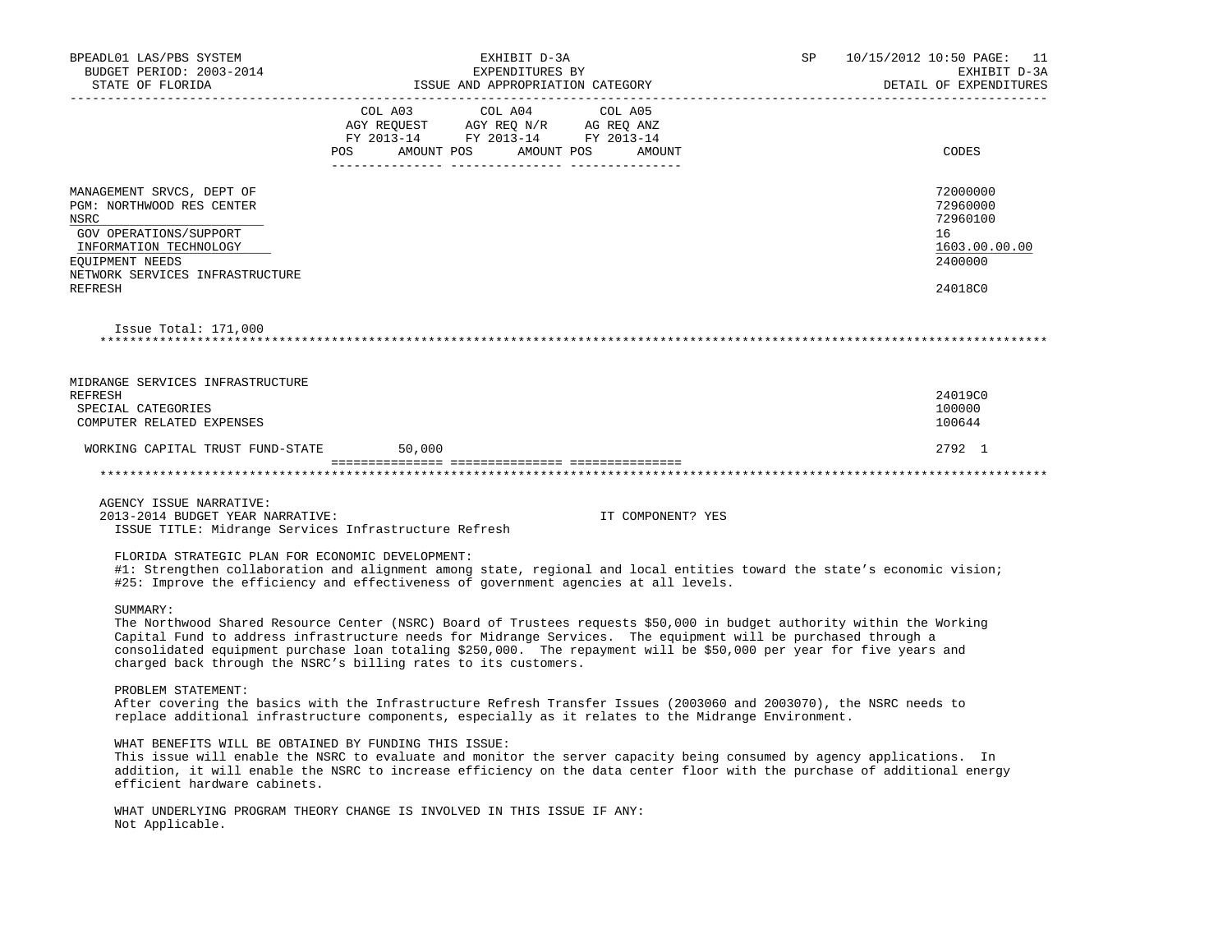| BPEADL01 LAS/PBS SYSTEM<br>BUDGET PERIOD: 2003-2014                                                                                                                                                | EXHIBIT D-3A<br>EXPENDITURES BY                                           | SP<br>10/15/2012 10:50 PAGE: 12<br>EXHIBIT D-3A<br>DETAIL OF EXPENDITURES     |
|----------------------------------------------------------------------------------------------------------------------------------------------------------------------------------------------------|---------------------------------------------------------------------------|-------------------------------------------------------------------------------|
|                                                                                                                                                                                                    | FY 2013-14 FY 2013-14 FY 2013-14<br>POS AMOUNT POS AMOUNT POS<br>AMOUNT   | CODES                                                                         |
| MANAGEMENT SRVCS, DEPT OF<br>PGM: NORTHWOOD RES CENTER<br><b>NSRC</b><br>GOV OPERATIONS/SUPPORT<br>INFORMATION TECHNOLOGY<br><b>EOUIPMENT NEEDS</b><br>MIDRANGE SERVICES INFRASTRUCTURE<br>REFRESH |                                                                           | 72000000<br>72960000<br>72960100<br>16<br>1603.00.00.00<br>2400000<br>24019C0 |
| Not Applicable.                                                                                                                                                                                    | WHAT IMPLEMENTATION MECHANISMS WILL BE CHANGED AS A RESULT OF THIS ISSUE: |                                                                               |
| COST CALCULATIONS:<br>Consolidated Loan<br>Five Year Payment Structure<br>Annual Payment Amount                                                                                                    | \$250,000<br>5<br>\$50,000                                                |                                                                               |
| $$250,000/5=$50,000$                                                                                                                                                                               |                                                                           |                                                                               |
|                                                                                                                                                                                                    | Fiscal Year<br>2013-2014                                                  |                                                                               |
| Computer Related Exp-100644 50,000                                                                                                                                                                 |                                                                           |                                                                               |
| Issue Total: 50,000                                                                                                                                                                                |                                                                           |                                                                               |
|                                                                                                                                                                                                    |                                                                           |                                                                               |
| ANNUALIZATION OF ADMINISTERED<br>FUNDS APPROPRIATIONS<br>STATE HEALTH INSURANCE ADJUSTMENT                                                                                                         |                                                                           | 26A0000                                                                       |
| FOR FY 2012-13 - 10 MONTHS<br><b>ANNUALIZATION</b><br>SALARIES AND BENEFITS                                                                                                                        |                                                                           | 26A1830<br>010000                                                             |
| WORKING CAPITAL TRUST FUND-STATE                                                                                                                                                                   | 61,405                                                                    | 2792 1                                                                        |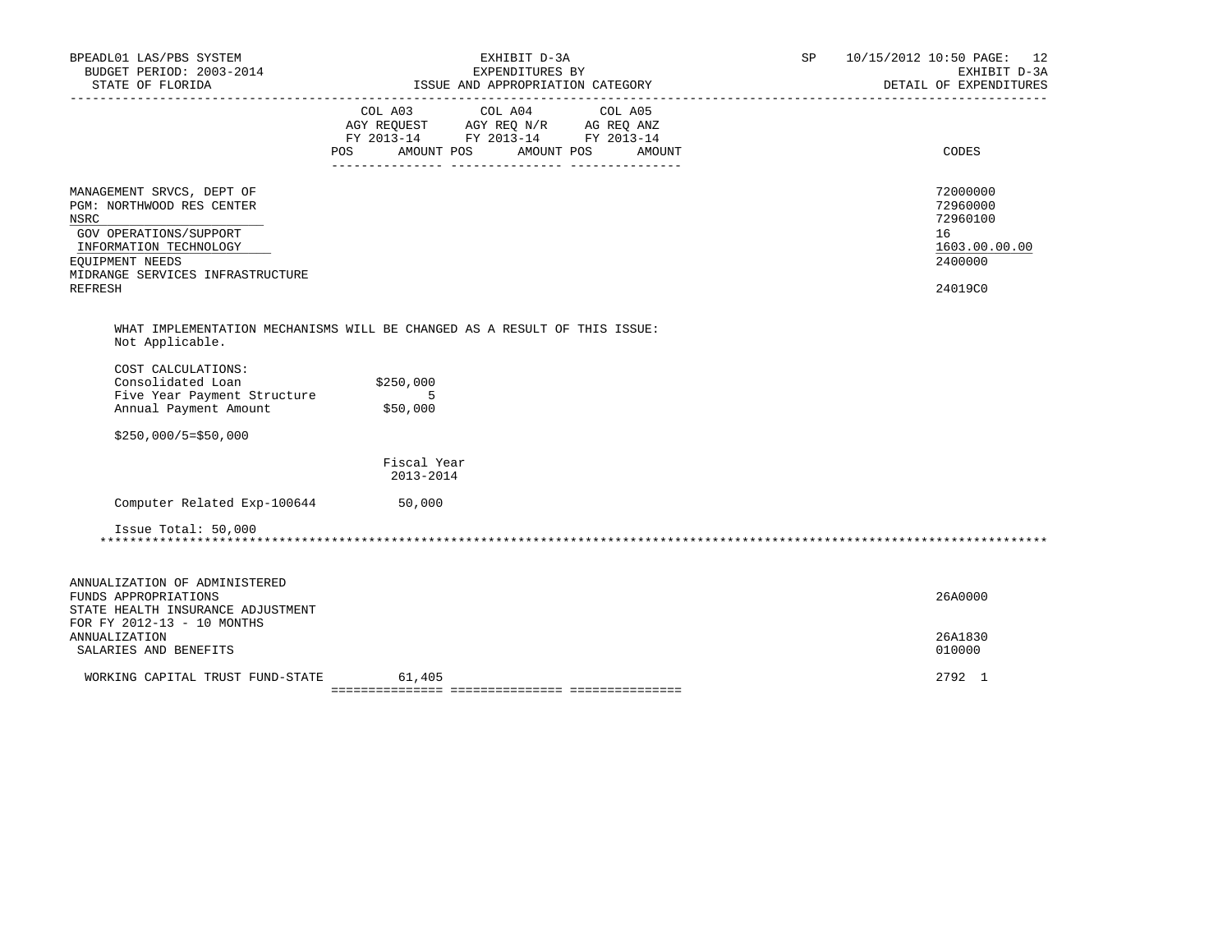| BPEADL01 LAS/PBS SYSTEM<br>BUDGET PERIOD: 2003-2014<br>STATE OF FLORIDA                                                        | EXHIBIT D-3A<br>EXPENDITURES BY<br>ISSUE AND APPROPRIATION CATEGORY                                                                                     | <b>SP</b> | 10/15/2012 10:50 PAGE: 13<br>EXHIBIT D-3A<br>DETAIL OF EXPENDITURES |
|--------------------------------------------------------------------------------------------------------------------------------|---------------------------------------------------------------------------------------------------------------------------------------------------------|-----------|---------------------------------------------------------------------|
|                                                                                                                                | COL A03<br>COL A04 COL A05<br>AGY REOUEST AGY REO N/R<br>AG REO ANZ<br>FY 2013-14<br>FY 2013-14 FY 2013-14<br>AMOUNT POS<br>POS<br>AMOUNT POS<br>AMOUNT |           | CODES                                                               |
| MANAGEMENT SRVCS, DEPT OF<br>PGM: NORTHWOOD RES CENTER<br>NSRC<br>GOV OPERATIONS/SUPPORT<br>INFORMATION TECHNOLOGY             |                                                                                                                                                         |           | 72000000<br>72960000<br>72960100<br>16<br>1603.00.00.00             |
| STATE ENTERPRISE INFORMATION<br>TECHNOLOGY<br>UNIVERSAL POWER SUPPLY SYSTEM<br>SPECIAL CATEGORIES<br>COMPUTER RELATED EXPENSES |                                                                                                                                                         |           | 3610000<br>36190C0<br>100000<br>100644                              |
| WORKING CAPITAL TRUST FUND-STATE                                                                                               | 113,000                                                                                                                                                 |           | 2792 1                                                              |

 AGENCY ISSUE NARRATIVE: 2013-2014 BUDGET YEAR NARRATIVE: IT COMPONENT? YES ISSUE TITLE: Universal Power Supply System

FLORIDA STRATEGIC PLAN FOR ECONOMIC DEVELOPMENT:

 #1: Strengthen collaboration and alignment among state, regional and local entities toward the state's economic vision. #25: Improve the efficiency and effectiveness of government agencies at all levels.

### SUMMARY:

 The Northwood Shared Resource Center (NSRC) Board of Trustees requests \$113,000 within the Working Capital Trust Fund to add an additional module to the existing Universal Power Supply System (UPS) to accommodate the growth of the data center power redundancy requirements in support of agency consolidations. The equipment will be purchased through a consolidated equipment purchase loan totaling \$535,000. The repayment will be \$107,000 per year for five years and charged back through the NSRC's billing rates to its customers. In addition, \$6,000 of recurring budget authority will be needed to maintain the Universal Power Supply system.

#### PROBLEM STATEMENT:

 With the growth of the NSRC due to data center consolidation, the data center will eventually need to expand the infrastructure. One area that will require expansion is the power redundancy requirements for the data center raised floor.

## WHAT BENEFITS WILL BE OBTAINED BY FUNDING THIS ISSUE:

 The return of investment would be in the form of supporting data center increased operations from agency application growth as well as agency consolidations. Savings would be derived through the consolidation models and related transition plans. If this initiative is not approved the data center would not be in a position to support future consolidations beyond Wave 3. Data center power redundancy would not be increased and risk associated with growth would be increased.

 WHAT UNDERLYING PROGRAM THEORY CHANGE IS INVOLVED IN THIS ISSUE IF ANY: Not Applicable.

 WHAT IMPLEMENTATION MECHANISMS WILL BE CHANGED AS A RESULT OF THIS ISSUE: Not Applicable.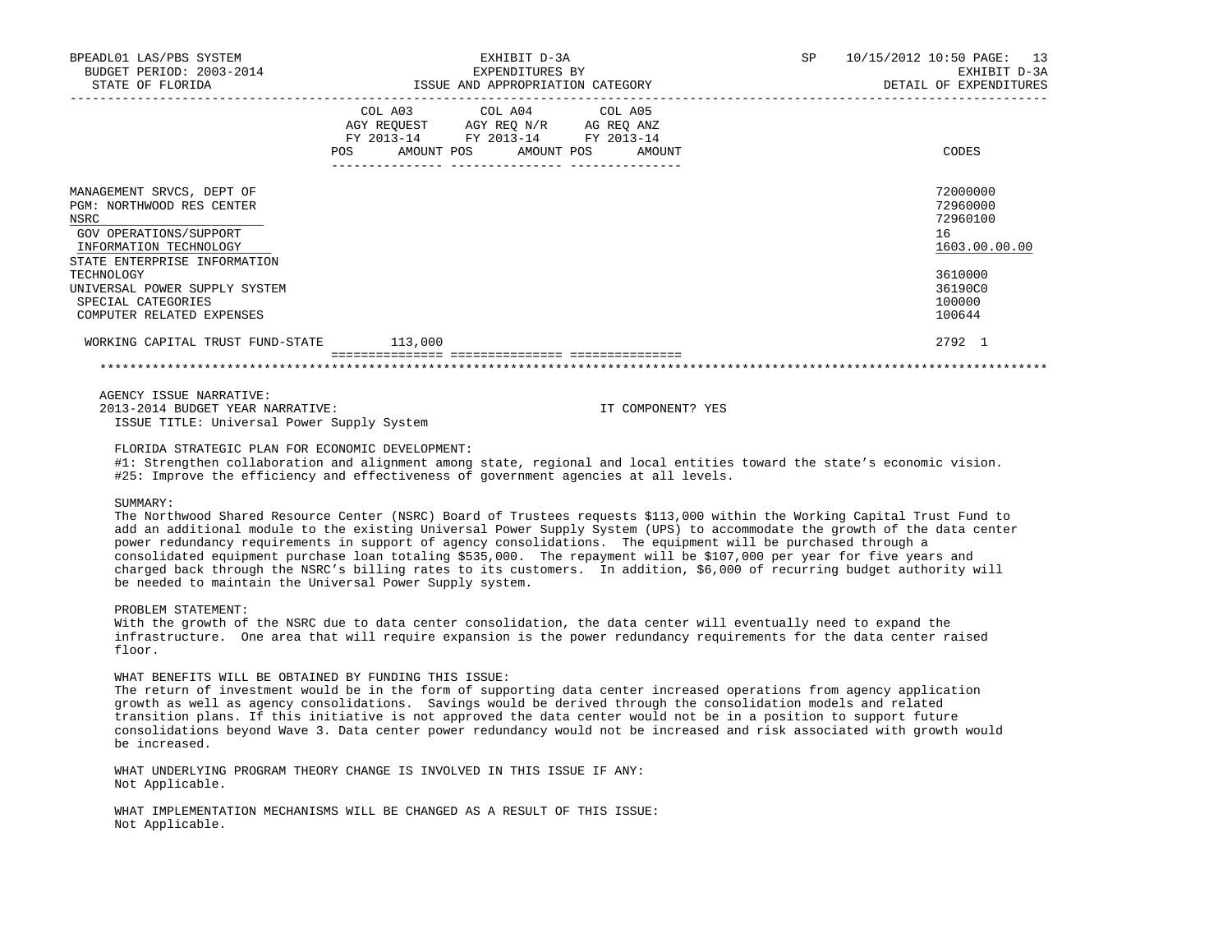| BPEADL01 LAS/PBS SYSTEM<br>BUDGET PERIOD: 2003-2014<br>STATE OF FLORIDA<br>______________________                                                                           |                                                                                                     | EXHIBIT D-3A<br>EXPENDITURES BY<br>ISSUE AND APPROPRIATION CATEGORY | SP | 10/15/2012 10:50 PAGE: 14<br>EXHIBIT D-3A<br>DETAIL OF EXPENDITURES |
|-----------------------------------------------------------------------------------------------------------------------------------------------------------------------------|-----------------------------------------------------------------------------------------------------|---------------------------------------------------------------------|----|---------------------------------------------------------------------|
|                                                                                                                                                                             | AGY REQUEST AGY REQ N/R AG REQ ANZ<br>FY 2013-14 FY 2013-14 FY 2013-14<br>POS AMOUNT POS AMOUNT POS | COL A03 COL A04 COL A05<br>AMOUNT                                   |    | CODES                                                               |
| MANAGEMENT SRVCS, DEPT OF<br>PGM: NORTHWOOD RES CENTER<br>NSRC<br>GOV OPERATIONS/SUPPORT<br>INFORMATION TECHNOLOGY<br>STATE ENTERPRISE INFORMATION                          |                                                                                                     |                                                                     |    | 72000000<br>72960000<br>72960100<br>16<br>1603.00.00.00             |
| TECHNOLOGY<br>UNIVERSAL POWER SUPPLY SYSTEM                                                                                                                                 |                                                                                                     |                                                                     |    | 3610000<br>36190C0                                                  |
| COST CALCULATIONS:<br>Consolidated Loan<br>Five Year Payment Structure<br>Annual Payment Amount<br>Annual Payment Amount                                                    | \$535,000<br>$5^{\circ}$<br>\$107,000                                                               |                                                                     |    |                                                                     |
| $$535,000/5=$107,000$<br>$$107,000$ (Annual Loan Payment) + $$6,000$ (Recurring Maintenance Need) = $$113,000$                                                              |                                                                                                     |                                                                     |    |                                                                     |
|                                                                                                                                                                             | Fiscal Year<br>2013-2014                                                                            |                                                                     |    |                                                                     |
| Computer Related Exp-100644 113,000                                                                                                                                         |                                                                                                     |                                                                     |    |                                                                     |
| Issue Total 113,000                                                                                                                                                         |                                                                                                     |                                                                     |    |                                                                     |
| SECURITY FOR INFORMATION TECHNOLOGY<br>SPECIAL CATEGORIES<br>COMPUTER RELATED EXPENSES                                                                                      |                                                                                                     |                                                                     |    | 36191C0<br>100000<br>100644                                         |
| WORKING CAPITAL TRUST FUND-STATE 180,000 180,000                                                                                                                            |                                                                                                     |                                                                     |    | 2792 1                                                              |
|                                                                                                                                                                             |                                                                                                     |                                                                     |    |                                                                     |
| AGENCY ISSUE NARRATIVE:<br>2013-2014 BUDGET YEAR NARRATIVE:<br>ISSUE TITLE: Security for Information Technology                                                             |                                                                                                     | IT COMPONENT? YES                                                   |    |                                                                     |
| FLORIDA STRATEGIC PLAN FOR ECONOMIC DEVELOPMENT:<br>#1: Strengthen collaboration and alignment among state, regional and local entities toward the state's economic vision; |                                                                                                     |                                                                     |    |                                                                     |

 #25: Improve the efficiency and effectiveness of government agencies at all levels; #10: Grow, sustain, and integrate efforts related to research and development, technology transfer and commercialization, and capital to create, nurture and expand innovation businesses.

SUMMARY:

 The Northwood Shared Resource Center (NSRC) Board of Trustees requests \$180,000 in budget authority within the Working Capital Trust Fund to deploy an Endpoint Manager tool as a tool set for asset discovery and management, patching, and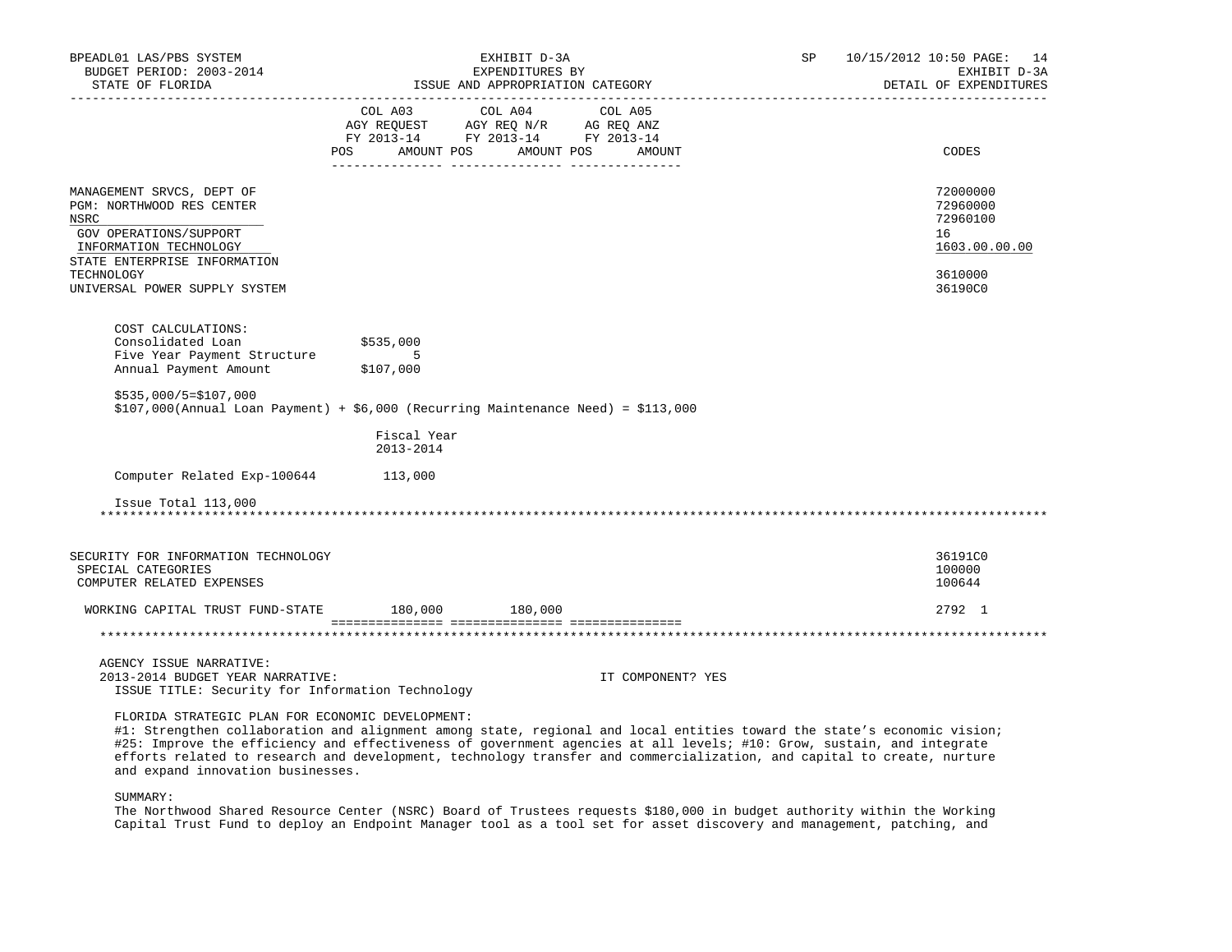| BPEADL01 LAS/PBS SYSTEM<br>BUDGET PERIOD: 2003-2014<br>STATE OF FLORIDA                                                                                              | EXHIBIT D-3A<br>EXPENDITURES BY<br>ISSUE AND APPROPRIATION CATEGORY |                                                                                                                                   |  | SP | 10/15/2012 10:50 PAGE: 15<br>EXHIBIT D-3A<br>DETAIL OF EXPENDITURES |
|----------------------------------------------------------------------------------------------------------------------------------------------------------------------|---------------------------------------------------------------------|-----------------------------------------------------------------------------------------------------------------------------------|--|----|---------------------------------------------------------------------|
|                                                                                                                                                                      | POS                                                                 | COL A03 COL A04 COL A05<br>AGY REOUEST AGY REO N/R AG REO ANZ<br>FY 2013-14 FY 2013-14 FY 2013-14<br>AMOUNT POS AMOUNT POS AMOUNT |  |    | CODES                                                               |
| MANAGEMENT SRVCS, DEPT OF<br>PGM: NORTHWOOD RES CENTER<br>NSRC<br>GOV OPERATIONS/SUPPORT<br>INFORMATION TECHNOLOGY<br>STATE ENTERPRISE INFORMATION                   |                                                                     |                                                                                                                                   |  |    | 72000000<br>72960000<br>72960100<br>16<br>1603.00.00.00             |
| TECHNOLOGY<br>SECURITY FOR INFORMATION TECHNOLOGY<br>the contract of the contract of the contract of the contract of the contract of the contract of the contract of |                                                                     |                                                                                                                                   |  |    | 3610000<br>36191C0                                                  |

security compliance.

PROBLEM STATEMENT:

 The NSRC is mandated, per Florida Administrative Code Rule 71A-1, to provide certain security services (vulnerability identification, monitoring and security remediation). Data Center Consolidation has resulted in the NSRC taking over management of servers where a widely diverse set of system management practices and administrative credentials had been employed. Integration of this diverse set of servers into the NSRC shared infrastructure requires certain processes such as software configuration and security compliance be tightly controlled, enforced, and remediation should changes occur.

 This issue will provide for an enterprise solution with respect to the security of the NSRC serves. The NSRC will enhance the compliance with the Rules of Florida, Florida Statues and the Criminal Justice Information Services Policies.

 WHAT UNDERLYING PROGRAM THEORY CHANGE IS INVOLVED IN THIS ISSUE IF ANY: Not Applicable.

 WHAT IMPLEMENTATION MECHANISMS WILL BE CHANGED AS A RESULT OF THIS ISSUE: Not Applicable.

COST CALCULATIONS:

| Fiscal Year | Nonrecurring |
|-------------|--------------|
| 2013-2014   | 2013-2014    |
|             |              |

Computer Related Exp-100644 180,000 180,000

Issue Total: 180,000

\*\*\*\*\*\*\*\*\*\*\*\*\*\*\*\*\*\*\*\*\*\*\*\*\*\*\*\*\*\*\*\*\*\*\*\*\*\*\*\*\*\*\*\*\*\*\*\*\*\*\*\*\*\*\*\*\*\*\*\*\*\*\*\*\*\*\*\*\*\*\*\*\*\*\*\*\*\*\*\*\*\*\*\*\*\*\*\*\*\*\*\*\*\*\*\*\*\*\*\*\*\*\*\*\*\*\*\*\*\*\*\*\*\*\*\*\*\*\*\*\*\*\*\*\*\*\*

WHAT BENEFITS WILL BE OBTAINED BY FUNDING THIS ISSUE: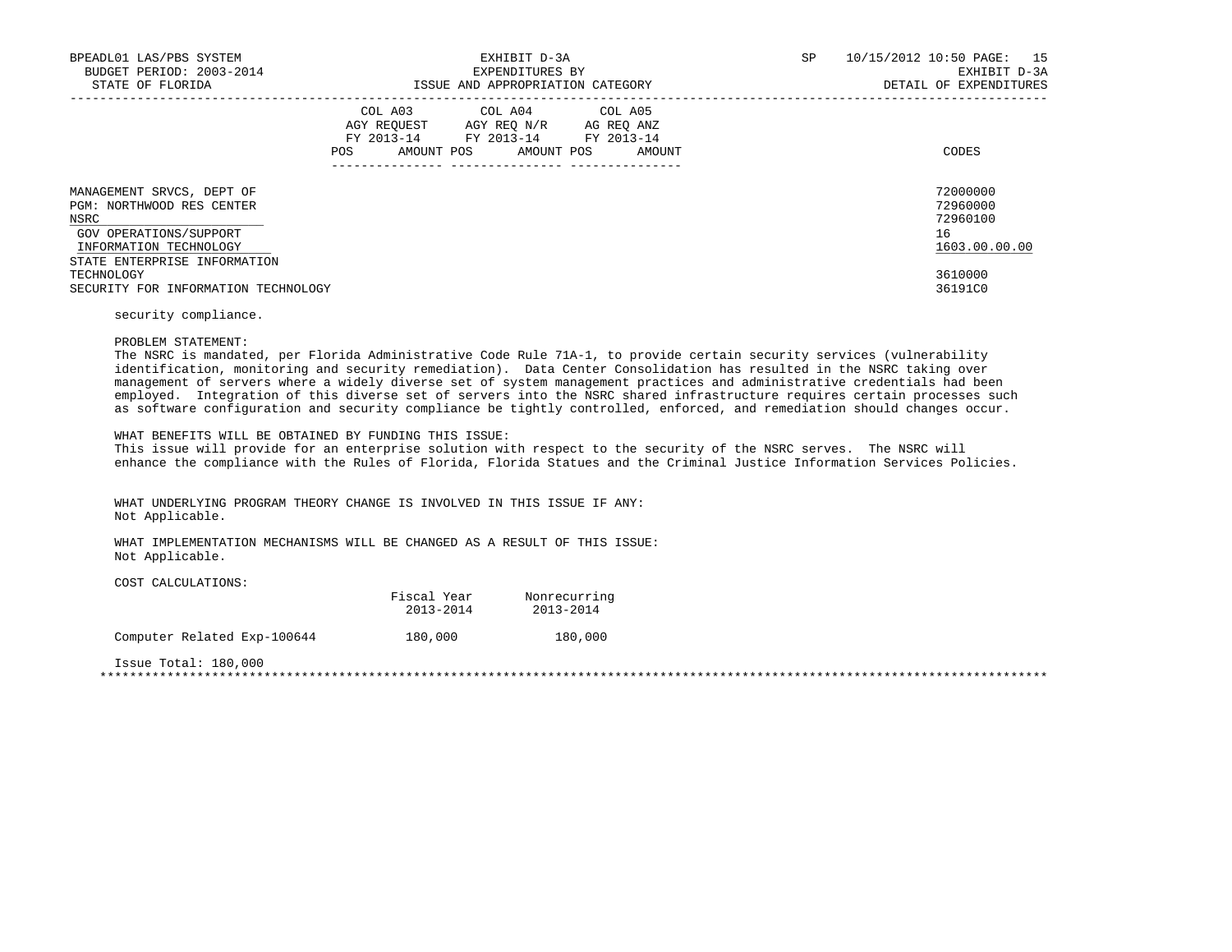| BPEADL01 LAS/PBS SYSTEM<br>BUDGET PERIOD: 2003-2014<br>STATE OF FLORIDA                                                                                                                                                                                | EXHIBIT D-3A<br>EXPENDITURES BY<br>ISSUE AND APPROPRIATION CATEGORY |                                                                                                                            |                   | SP | 10/15/2012 10:50 PAGE: 16<br>EXHIBIT D-3A<br>DETAIL OF EXPENDITURES                               |
|--------------------------------------------------------------------------------------------------------------------------------------------------------------------------------------------------------------------------------------------------------|---------------------------------------------------------------------|----------------------------------------------------------------------------------------------------------------------------|-------------------|----|---------------------------------------------------------------------------------------------------|
|                                                                                                                                                                                                                                                        | POS                                                                 | COL A03 COL A04 COL A05<br>AGY REQUEST AGY REO N/R AG REO ANZ<br>FY 2013-14 FY 2013-14 FY 2013-14<br>AMOUNT POS AMOUNT POS | AMOUNT            |    | CODES                                                                                             |
| MANAGEMENT SRVCS, DEPT OF<br>PGM: NORTHWOOD RES CENTER<br>NSRC<br>GOV OPERATIONS/SUPPORT<br>INFORMATION TECHNOLOGY<br>STATE ENTERPRISE INFORMATION<br>TECHNOLOGY<br>LOGIN MANAGEMENT INFRASTRUCTURE<br>SPECIAL CATEGORIES<br>COMPUTER RELATED EXPENSES |                                                                     |                                                                                                                            |                   |    | 72000000<br>72960000<br>72960100<br>16<br>1603.00.00.00<br>3610000<br>36192C0<br>100000<br>100644 |
| WORKING CAPITAL TRUST FUND-STATE 293,250 255,000                                                                                                                                                                                                       |                                                                     |                                                                                                                            |                   |    | 2792 1                                                                                            |
|                                                                                                                                                                                                                                                        |                                                                     |                                                                                                                            |                   |    |                                                                                                   |
| AGENCY ISSUE NARRATIVE:<br>2013-2014 BUDGET YEAR NARRATIVE:<br>ISSUE TITLE: Login Management Infrastructure                                                                                                                                            |                                                                     |                                                                                                                            | IT COMPONENT? YES |    |                                                                                                   |

FLORIDA STRATEGIC PLAN FOR ECONOMIC DEVELOPMENT:

 #1: Strengthen collaboration and alignment among state, regional and local entities toward the state's economic vision. #25: Improve the efficiency and effectiveness of government agencies at all levels.

#### SUMMARY:

 The Northwood Shared Resource Center (NSRC) Board of Trustees requests \$293,250 in budget authority in the Working Capital Fund to upgrade the Log Management Infrastructure. The log management infrastructure will cost \$255,000 and \$38,250 annually to maintain.

## PROBLEM STATEMENT:

 The NSRC is mandated, per F.A.C. Rule 71A-1, to provide certain security services (vulnerability identification, intrusion detection, and monitoring and security remediation) as well as the requirements identified under the Criminal Justice Information Services Policies. The NSRC spending plan is limited and does not include sufficient budget authority for additional security and compliance tools for Data Center.

### WHAT BENEFITS WILL BE OBTAINED BY FUNDING THIS ISSUE:

 This issue will enable the NSRC to proactively and efficiently manage Windows servers and Open Systems servers across the distributed networks to assist with the increasing compliance mandates and operational efficiency demands. In addition, this will enable the NSRC to provide the ability to efficiently collect, compress and store all log files, while provides advanced searching, analytics, correlation, alerting and reporting.

 WHAT UNDERLYING PROGRAM THEORY CHANGE IS INVOLVED IN THIS ISSUE IF ANY: Not Applicable.

 WHAT IMPLEMENTATION MECHANISMS WILL BE CHANGED AS A RESULT OF THIS ISSUE: Not Applicable.

| COST CALCULATIONS: | Fiscal Year | Fiscal Year Nonrecurring |
|--------------------|-------------|--------------------------|
|                    | 2013-2014   | 2013-2014                |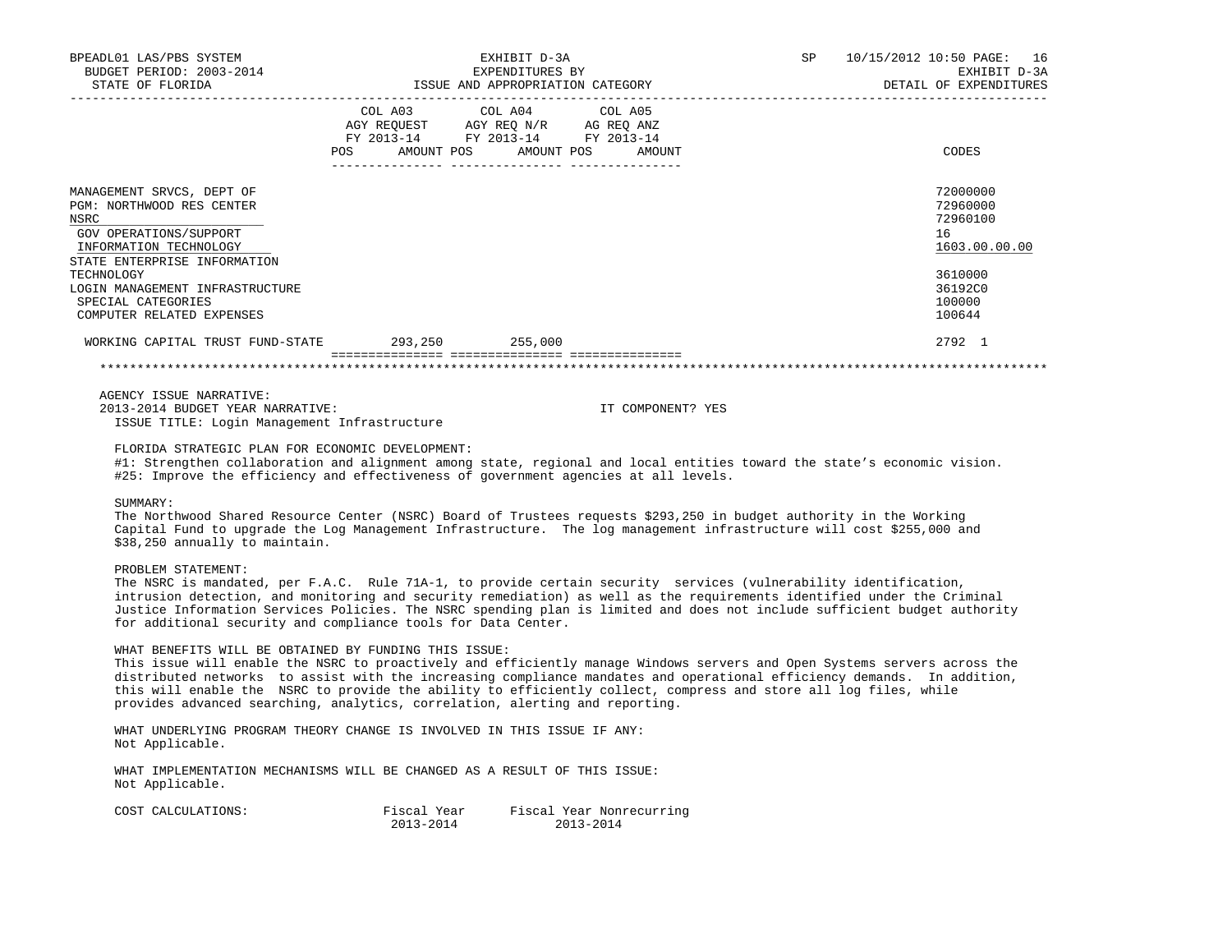| BPEADL01 LAS/PBS SYSTEM<br>BUDGET PERIOD: 2003-2014                                                                                                              | EXHIBIT D-3A<br>EXPENDITURES BY                                                                                                                                                                                                                             |  |                   | SP 10/15/2012 10:50 PAGE: 17<br>EXHIBIT D-3A            |
|------------------------------------------------------------------------------------------------------------------------------------------------------------------|-------------------------------------------------------------------------------------------------------------------------------------------------------------------------------------------------------------------------------------------------------------|--|-------------------|---------------------------------------------------------|
| STATE OF FLORIDA                                                                                                                                                 | ISSUE AND APPROPRIATION CATEGORY                                                                                                                                                                                                                            |  |                   | DETAIL OF EXPENDITURES                                  |
|                                                                                                                                                                  | COL A03 COL A04 COL A05<br>$\begin{tabular}{lllllll} AGY & \texttt{REQUEST} & \texttt{AGY} & \texttt{REG} & \texttt{N/R} & \texttt{AG} & \texttt{REG} & \texttt{ANZ} \end{tabular}$<br>FY 2013-14 FY 2013-14 FY 2013-14<br>POS AMOUNT POS AMOUNT POS AMOUNT |  |                   | CODES                                                   |
| MANAGEMENT SRVCS, DEPT OF<br><b>PGM: NORTHWOOD RES CENTER</b><br><b>NSRC</b><br>GOV OPERATIONS/SUPPORT<br>INFORMATION TECHNOLOGY<br>STATE ENTERPRISE INFORMATION |                                                                                                                                                                                                                                                             |  |                   | 72000000<br>72960000<br>72960100<br>16<br>1603.00.00.00 |
| TECHNOLOGY<br>LOGIN MANAGEMENT INFRASTRUCTURE                                                                                                                    |                                                                                                                                                                                                                                                             |  |                   | 3610000<br>36192C0                                      |
| Computer Related Expenses 293,250 255,000                                                                                                                        |                                                                                                                                                                                                                                                             |  |                   |                                                         |
| $255,000$ (log management infrastructure) + $38,250$ (annually to maintain) = $293,250$                                                                          |                                                                                                                                                                                                                                                             |  |                   |                                                         |
| Total Issue: 293,250                                                                                                                                             |                                                                                                                                                                                                                                                             |  |                   |                                                         |
| ENTERPRISE DISASTER RECOVERY<br>SPECIAL CATEGORIES<br>COMPUTER RELATED EXPENSES                                                                                  |                                                                                                                                                                                                                                                             |  |                   | 36193C0<br>100000<br>100644                             |
| WORKING CAPITAL TRUST FUND-STATE 250,000 250,000                                                                                                                 |                                                                                                                                                                                                                                                             |  |                   | 2792 1                                                  |
|                                                                                                                                                                  |                                                                                                                                                                                                                                                             |  |                   |                                                         |
| AGENCY ISSUE NARRATIVE:<br>2013-2014 BUDGET YEAR NARRATIVE:<br>ISSUE TITLE: Enterprise Disaster Recovery                                                         |                                                                                                                                                                                                                                                             |  | IT COMPONENT? YES |                                                         |

 FLORIDA STRATEGIC PLAN FOR ECONOMIC DEVELOPMENT: #1: Strengthen collaboration and alignment among state, regional and local entities toward the state's economic vision. #25: Improve the efficiency and effectiveness of government agencies at all levels; #10: Grow, sustain, and integrate efforts related to research and development, technology transfer and commercialization, and capital to create, nurture and expand innovation businesses.

SUMMARY:

 The Northwood Shared Resource Center (NSRC) Board of Trustees requests \$250,000 nonrecurring budget authority within the Working Capital Trust Fund to engage a vendor to develop a plan for an enterprise disaster recovery solution. The desired outcome will be a disaster recovery plan to address agency requirements with a justification for an Legislative Budget Request submission in Fiscal Year 2014-15.

PROBLEM STATEMENT:

 The NSRC is mandated per F.A.C. Rule 71A-1, section 282.318, Florida Statutes, and the Criminal Justice Information Services (CJIS) policies to provide disaster recovery services. The NSRC provides a Disaster Recovery Service through Sungard, Inc. for specific customer/partners. However, the NSRC would like to expand this service provide an enterprise service offering that would encompass all customer/partners.